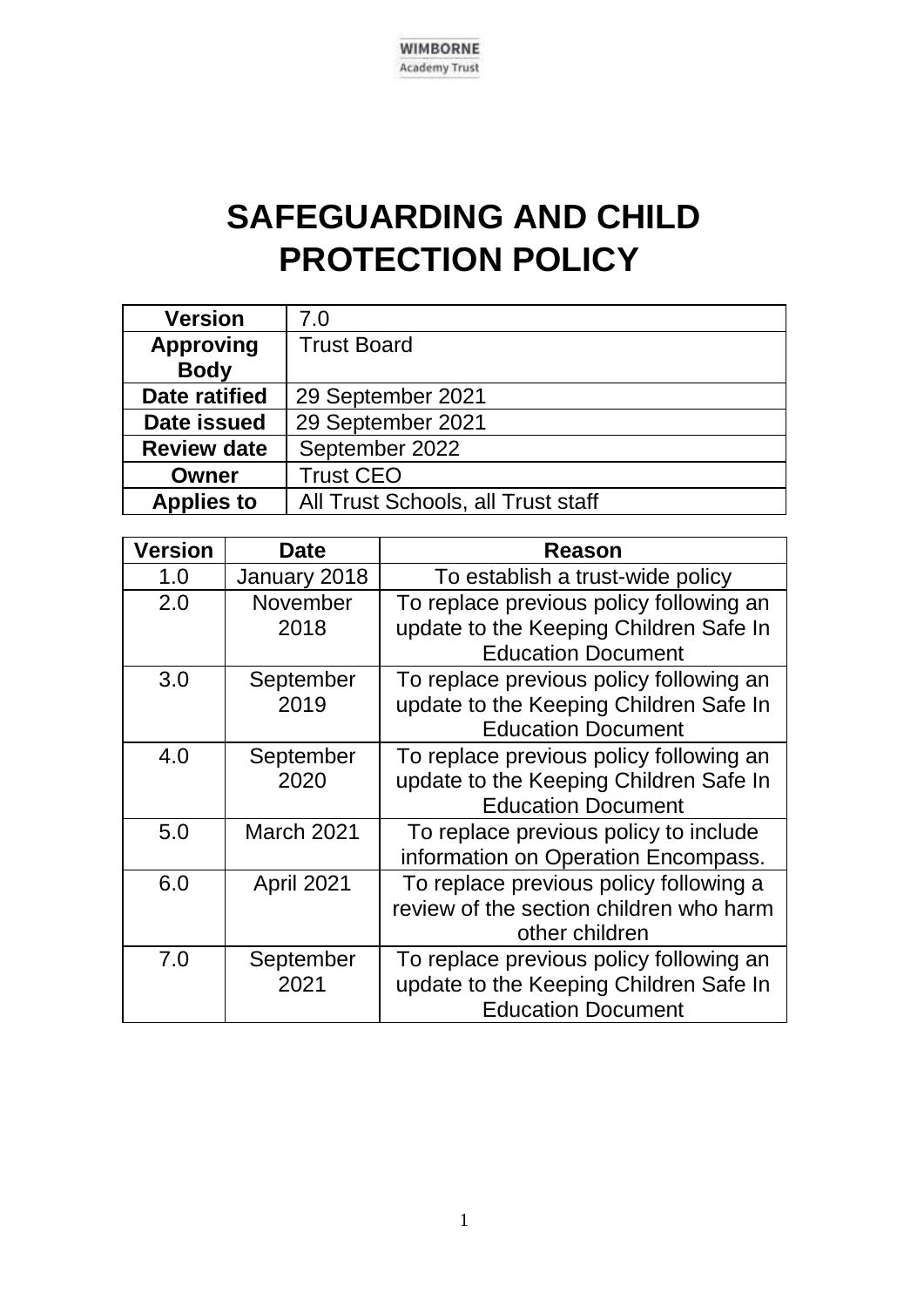

# Emmanuel Middle School

# Safeguarding and Child Protection **Policy**

The Nominated Lead Trustee for Safeguarding is Emma Boger

The person who takes leadership responsibility for safeguarding in Wimborne Academy Trust is Liz West

The person with day to day responsibility for safeguarding in Wimborne Academy Trust is Kelly Overhill, Trust Safeguarding Officer

> Our Designated Safeguarding Lead is Rob Christopher

Our Deputy Safeguarding Lead is/ Leads are Elaine Robertson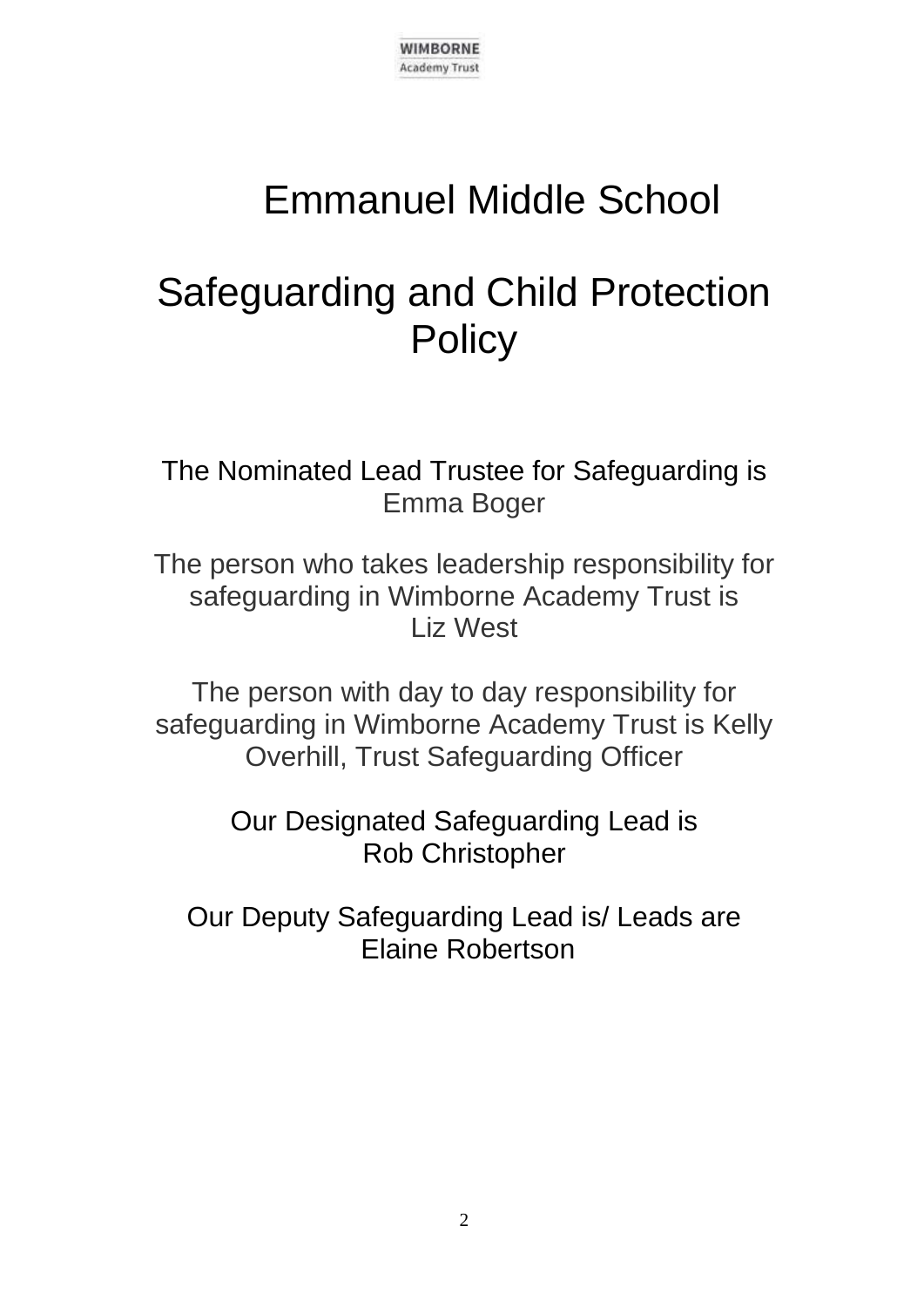

## **Statement of Intent**

**Wimborne Academy Trust (the Trust)** is committed to safeguarding and promoting the welfare, both physical and emotional, of every pupil both inside and outside of the school premises. We implement a whole-school preventative approach to managing safeguarding concerns, ensuring that the wellbeing of pupils is at the forefront of all action taken.

This policy sets out a clear and consistent framework for delivering this promise, in line with safeguarding legislation and statutory guidance.

It will be achieved by:

- Creating a culture of safer recruitment by adopting procedures that help deter, reject or identify people who might pose a risk to children.
- Teaching pupils how to keep safe and recognise behaviour that is unacceptable.
- Identifying and making provision for any pupil that has been subject to abuse.
- Ensuring that members of the Trust Board, Academy Committee, the headteacher<sup>1</sup> and staff members understand their responsibilities under safeguarding legislation and statutory guidance, are alert to the signs of child abuse and know to refer concerns to the DSL.
- Ensuring that the headteacher and any new staff members and volunteers are only appointed when all the appropriate checks have been satisfactorily completed.

**Trust** CEO: Liz West Lead Trustee: Emma Boger

1

Emmanuel Middle School Headteacher: Rob Christopher Designated Safeguarding Lead: Rob Christopher Deputy Designated Safeguarding Lead: Elaine Robertson

The person who takes day to day responsibility for safeguarding on the Trust Board is: Liz West, CEO

The person with day to day responsibility for safeguarding in Wimborne Academy Trust is Kelly Overhill, Trust Safeguarding Officer

Emma Boger is lead safeguarding trustee who supports the CEO in ensuring compliance, and providing support and challenge to safeguarding arrangements within the Trust.

<sup>1</sup> Throughout the document headteacher also refers to executive headteacher and head of school as appropriate.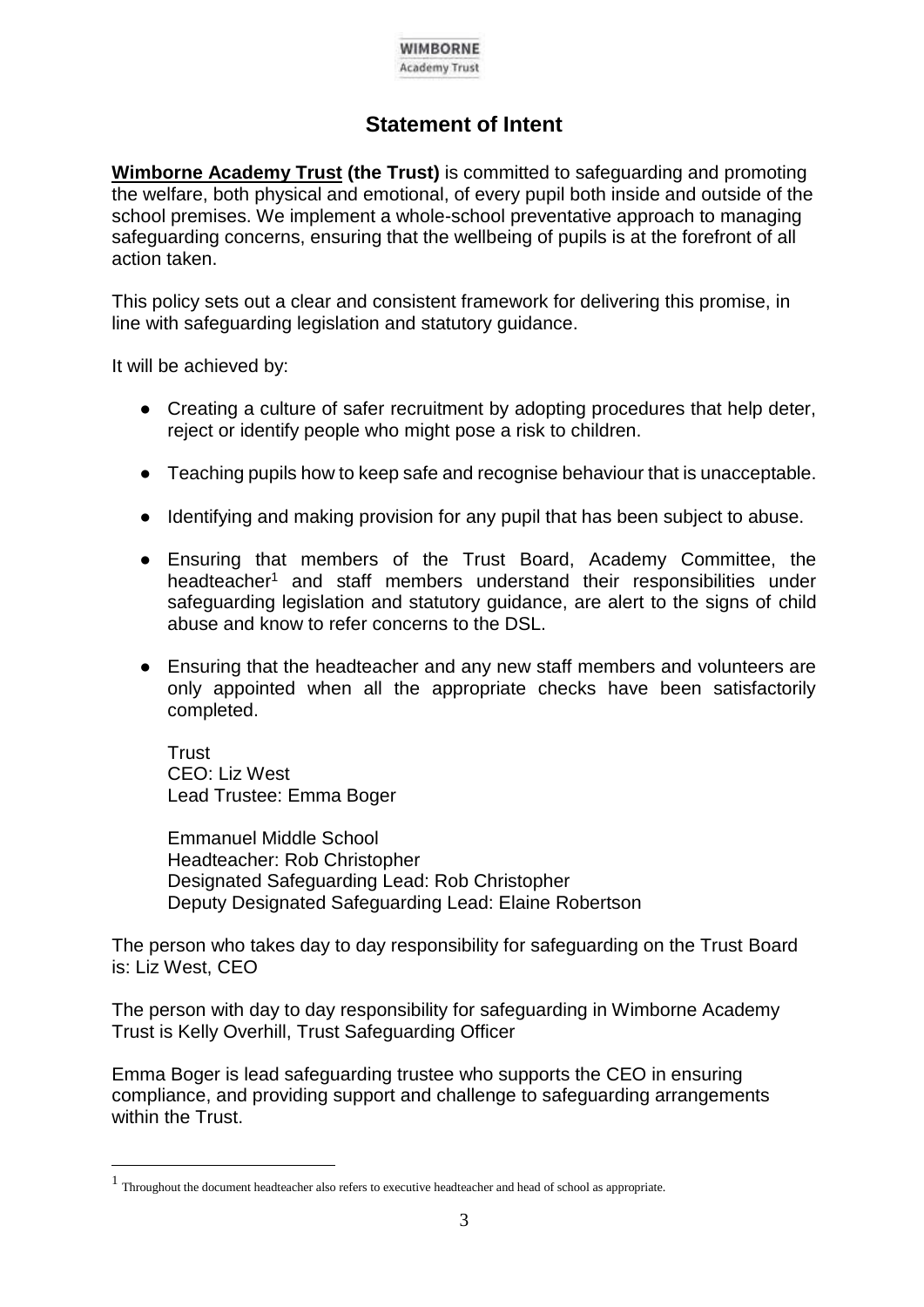

## Safeguarding and Child Protection Policy

The Safeguarding and Child Protection Policy for Wimborne Academy Trust is based on a template provided by the Dorset Safeguarding and Standards Team; it reflects the Pan-Dorset Inter-Agency Safeguarding Procedures (on the Dorset Safeguarding Children Board website) and 'Keeping Children Safe in Education' 2021.

This policy consists of three main documents:

- A. The overarching safeguarding policy (statement of principles)
- B. Detailed child protection procedures and

C. Child protection summary sheet. The latter is printed separately and provided routinely for those adults who will not have the opportunity to read this policy in its entirety but will have unsupervised contact, even as a 'oneoff', with pupils on a temporary or intermittent basis such as supply, peripatetic or visiting professionals.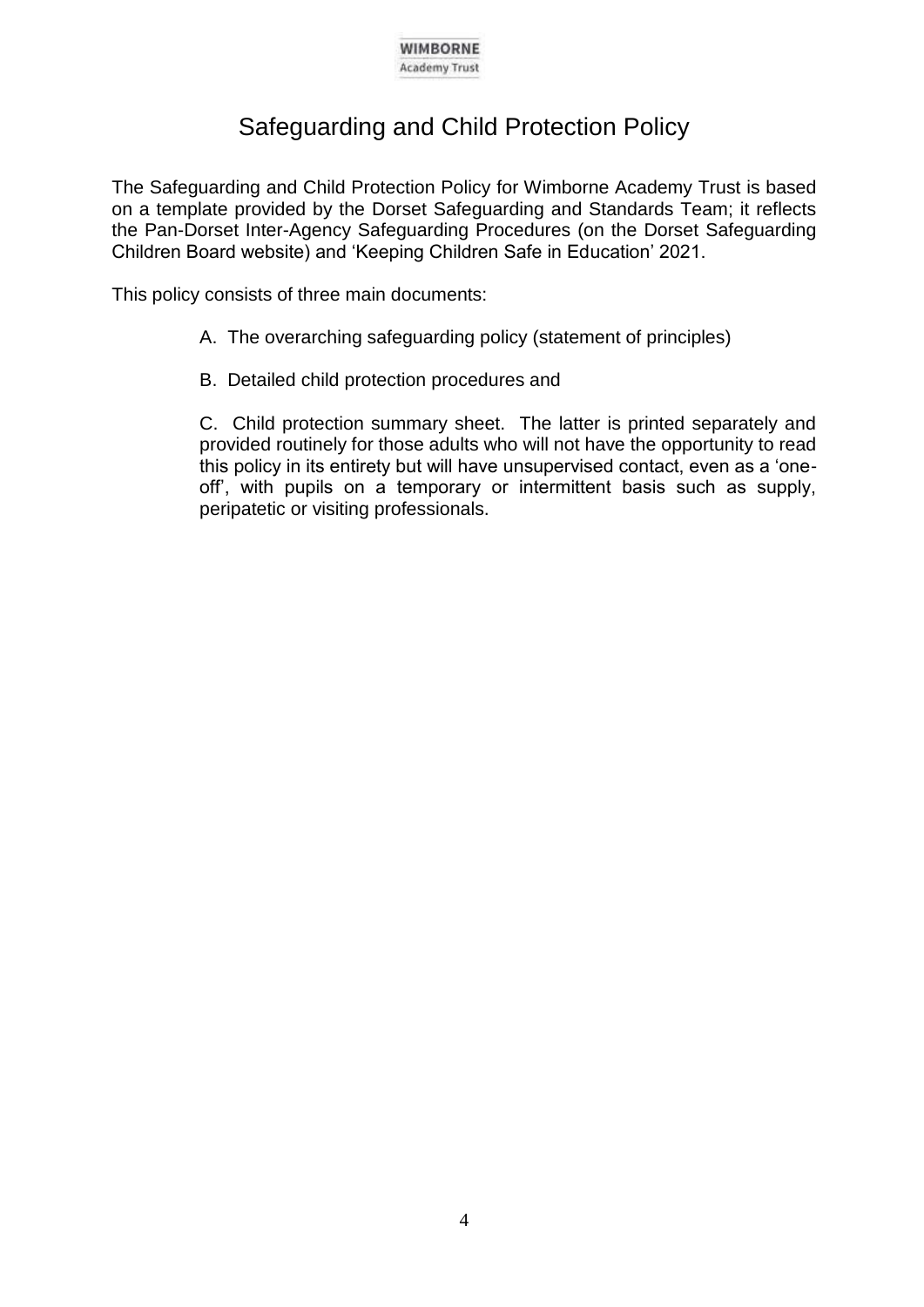

## **Safeguarding and Child Protection Policy 2021/22**

| Designated   | Deputy       | Nominated      | Nominated    | Nominated             |
|--------------|--------------|----------------|--------------|-----------------------|
| Safeguarding | Designated   | Safeguarding   | <b>Trust</b> | <b>Trust</b>          |
| Lead         | Safeguarding | <b>Trustee</b> | Safeguarding | Safeguarding          |
|              | Lead(s)      |                | Lead         | <b>Officer</b>        |
| Rob          | Elaine       | Emma Boger     | Liz West     | <b>Kelly Overhill</b> |
| Christopher  | Robertson    |                |              |                       |
|              |              |                |              |                       |
|              |              |                |              |                       |
|              |              |                |              |                       |

**Named personnel with designated responsibility regarding allegations against staff** 

| Designated Senior Manager (this<br>would normally be the Head<br>teacher) | <b>Deputy Designated Senior Manager</b> |
|---------------------------------------------------------------------------|-----------------------------------------|
| Rob Christopher - Headteacher                                             | Alister Barker - Deputy Headteacher     |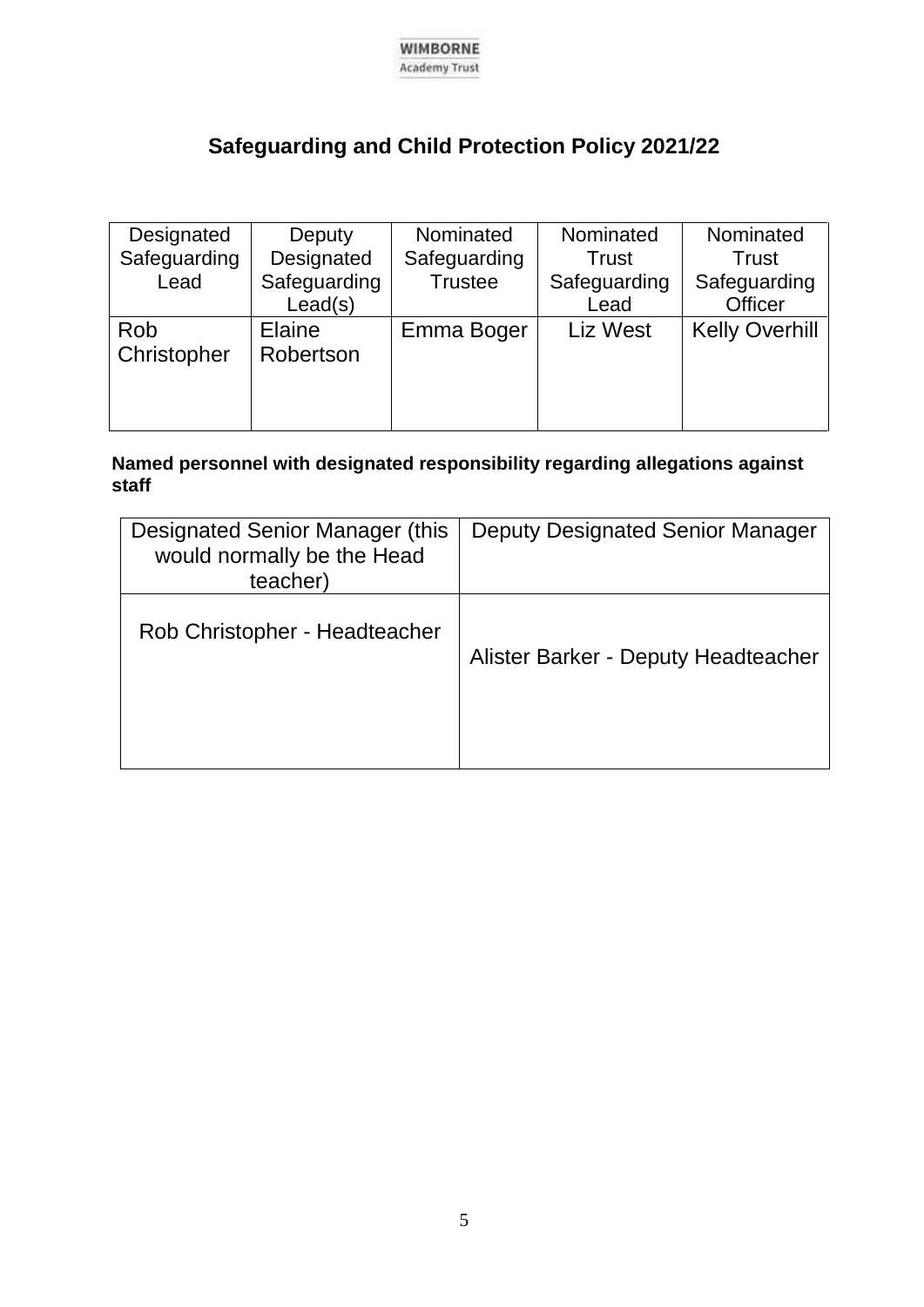

## **Contents**

## **1 Introduction**

## **2 [Our School's Commitment](#page-8-0)**

2.1 Child Protection

2.2 Our Approach to Safeguarding Children

## **3. [Roles and Responsibilities](#page-9-0)**

3.1 All staff and volunteers will:

## **4 Designated Safeguarding Lead(s) (DSL)**

4.1 Referrals

4.2 Training

4.3 Raising Awareness

## **5. Our Head Teacher**

## **6. Our Academy Committee/ Board of Trustees**

## **7. Supporting Children and Working in Partnership with Parents**

## **8. Information about Safeguarding for Pupils**

## **9. Information Sharing**

9.1 A partnership Approach 9.2 Operation Encompass

## **10**. **Identifying children who may be at risk or may have been significantly harmed**

10.1. Definitions and Indicators of Abuse

- 10.2 Physical Abuse
- 10.3 Emotional Abuse
- 10.4 Sexual Abuse
- 10.5 Neglect

## **11. Taking action to ensure that children are safe at school and home**

## **12. Responding to Disclosure**

## **13. Confidentiality**

## **14: Pupil Information**

## **15. Action by the Designated Safeguarding Lead (or the Deputy Designated Safeguarding Lead in their absence)**

15.1 Action following a Safeguarding Referral

15.2 Dealing with Disagreements and Escalation of Concerns

## **16. Safer Recruitment and Selection**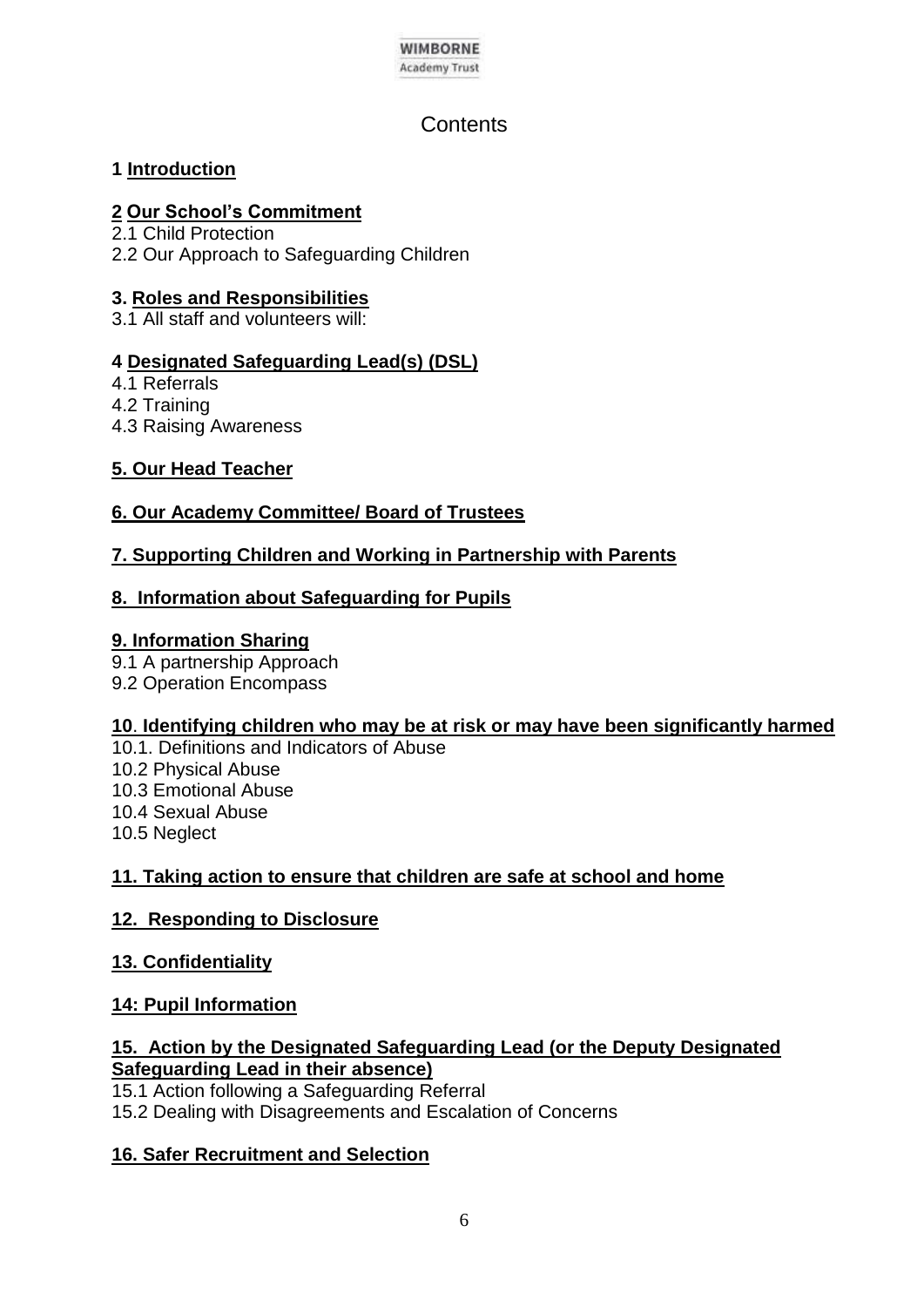

## **17. Safe Practice**

## **18. Positive Handling**

## **19. School Training and Staff Induction**

## **20. Extended School and Off-Site Arrangements**

### **21. Allegations regarding person(s) working in or on behalf of the school (including volunteers**

## **22. Children with special educational needs and disabilities**

### **23. Mental Health**

### **24. Further Information on Safeguarding Issues**

- 24.1 Bullying
- 24.2 Online Safety
- 24.3 Youth Involved Imagery
- 24.4 Remote Learning
- 24.5 Filters and monitoring
- 24.6 Information and Support
- 24.7 Photography and Images
- 24.8 Children missing Education
- 24.9 Home education

## **25. Children who harm others**

25.1 Peer on Peer abuse 25.2 Sexual Violence and Sexual harassment between children in schools and colleges.

### **26. Child Exploitation**

26.1 Child Sexual exploitation 26.2 Child criminal exploitation 26.3 County Lines

### **27. Contextual Safeguarding**

### **28. Female Genital Mutilation (FGM)**

28.1 FGM Mandatory reporting duty 28.2 So called honour Based Abuse

### **29. Preventing radicalisation and extremism.**

29.1 Channel

## **30. Children with family members in prison**

### **31. References**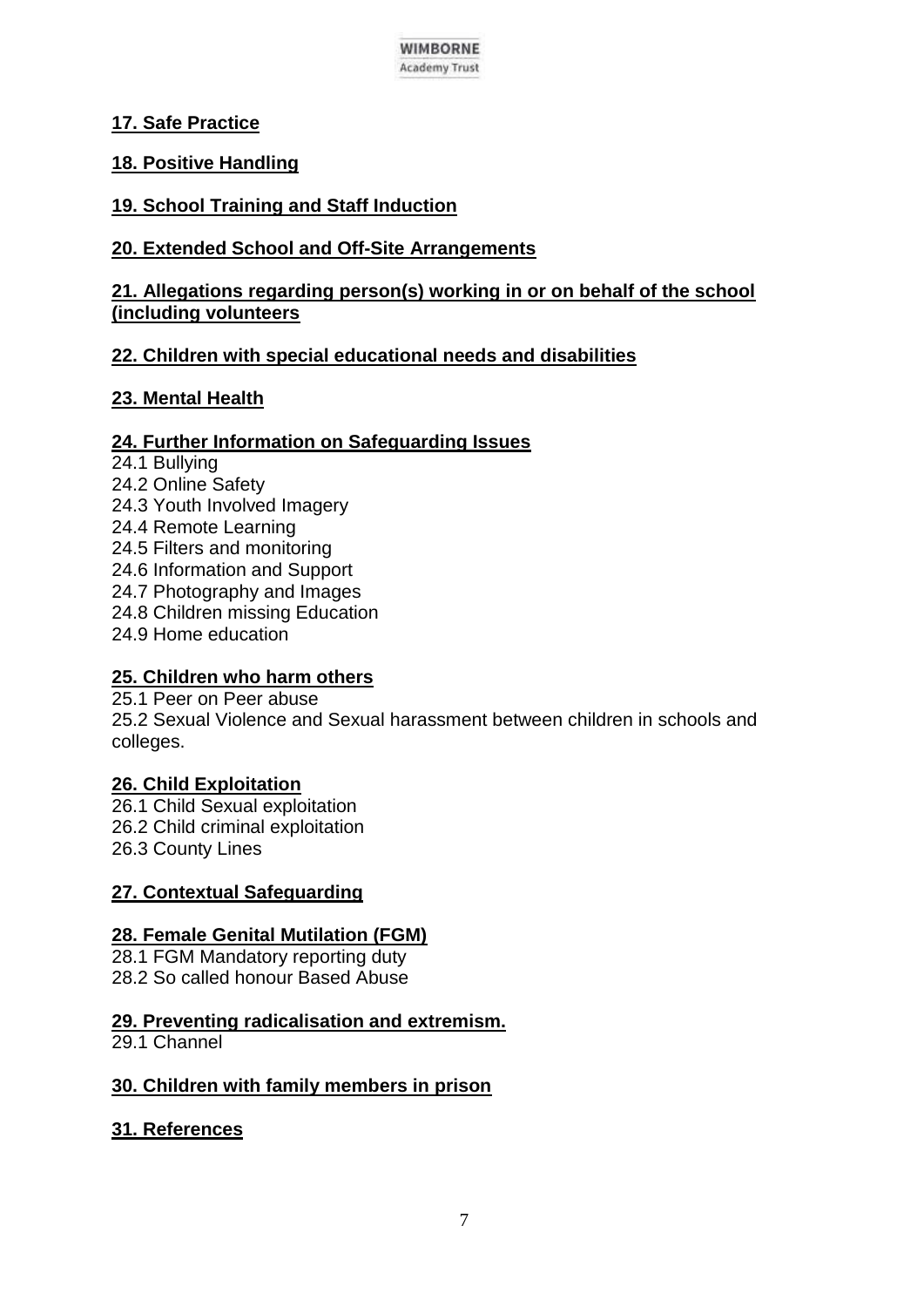**WIMBORNE Academy Trust** 

## **Appendices**

## **Appendix 1.**

Useful contacts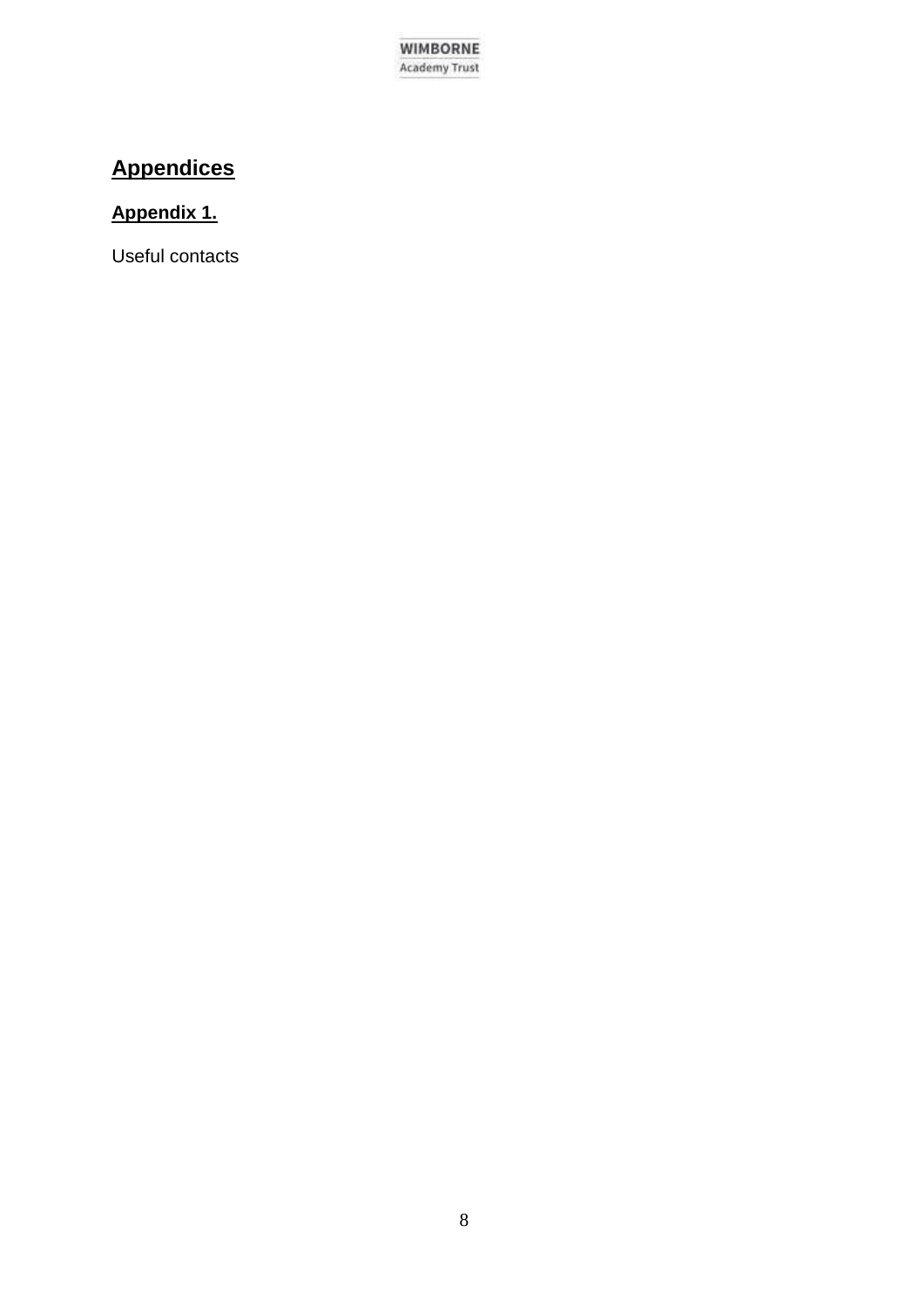## **1: Introduction**

Everyone at Emmanuel Middle School who comes into contact with children and their families has a role to play in safeguarding children. School staff are particularly important in safeguarding and promoting the welfare of children as we are in a position to identify concerns early and provide help for children, promote children's welfare and prevent concerns escalating. Our school staff form part of the wider safeguarding system for children to prevent concerns from escalating. Our school will work with Children's Social Care, the Police, Health services and other relevant agencies to promote the welfare of children and protect them from harm.

This policy applies to all staff, including volunteers, trainee teachers, contractors and/or apprentices, working in or on behalf of the school. It provides information about the actions the school expect from all staff, it will be updated annually and known to everyone working in the school and the Academy Committee. It will be available to parents on request and via our website.

This policy is in line with statutory guidance for schools and colleges; Keeping Children Safe in Education 2021, Working Together to Safeguard Children 2018 (updated Dec 2020).

Everyone working in or for our school must share the objective to help keep children and young people safe by:

- Providing a safe environment for children and young people to learn and develop in our school setting;
- Identifying and responding to 'early help' needs of children and families;
- Identifying children and young people who are suffering or likely to suffer significant harm, and taking appropriate action with the aim of making sure they are kept safe both at home and in our school setting;
- Maintaining a culture of vigilance and an attitude of 'It could happen here'.

## <span id="page-8-0"></span>**2. Our School's Commitment**

Emmanuel Middle School is committed to safeguarding and promoting the welfare of all of our pupils*.* Each pupil's welfare is of paramount importance. Throughout this document 'children' includes everyone under the age of 18.

Safeguarding and promoting the welfare of children is defined as:

Protecting children from maltreatment; preventing impairment of children's mental and physical health or development; ensuring that children grow up in circumstances consistent with the provision of safe and effective care; and taking action to enable children to have the best outcomes.

**2.1 Child Protection** refers to procedures and actions undertaken regarding children who are at risk of being seriously harmed or have been significantly harmed. We as a school recognise that:

• Some children may be especially vulnerable to abuse including those missing education, those experiencing extra-familial risk or with a special educational need or disability.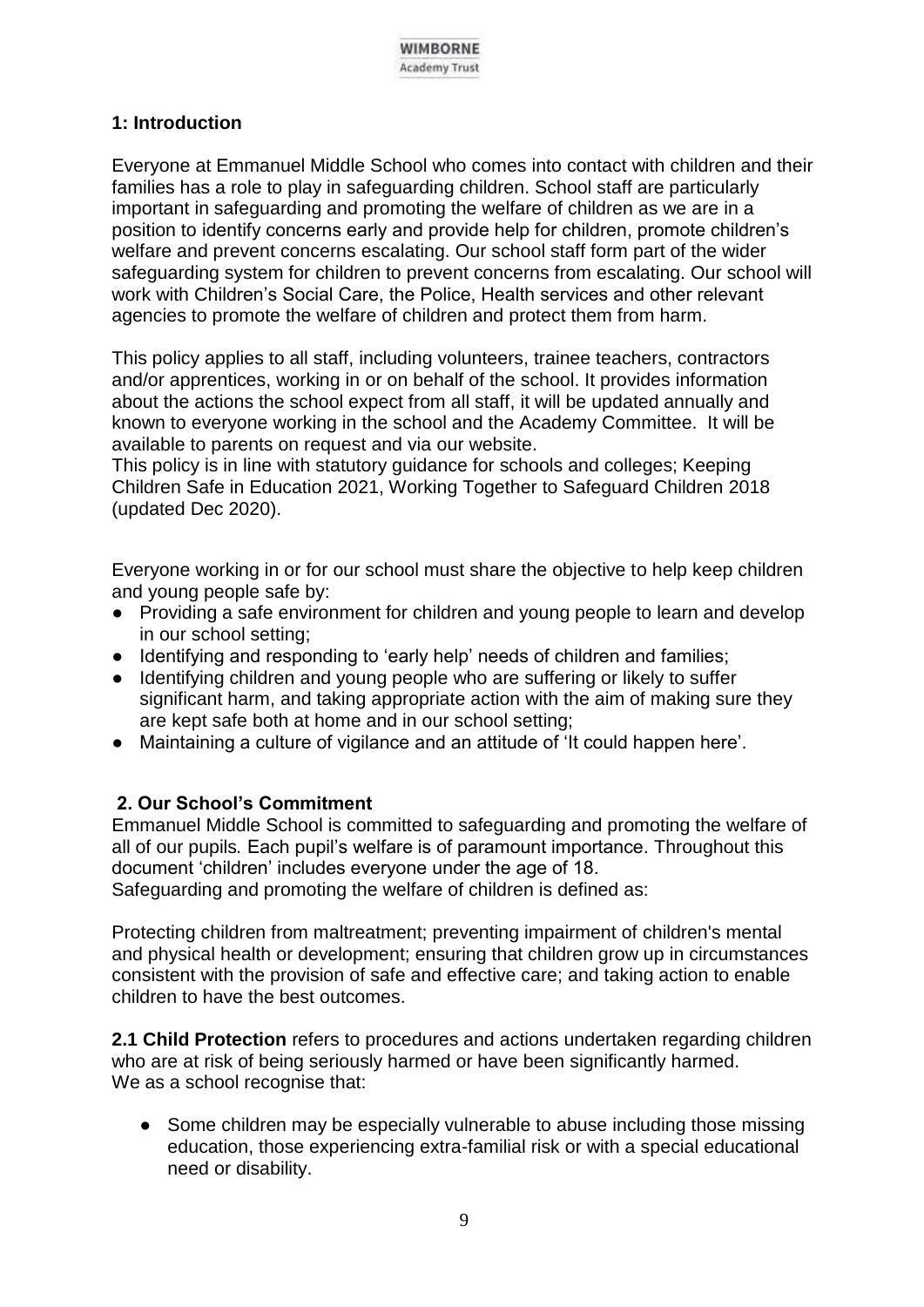- Children who are abused or neglected may find it difficult to develop a sense of self-worth and to view the world in a positive way; subsequently whilst at school their behaviour may be disruptive and/or challenging.
- Children can be both victims and perpetrators of abuse.
- Children who harm others may have been maltreated themselves.
- Allegations against staff can be made, however careful and safe our recruitment practices are.

**WIMBORNE Academy Trust** 

## **2.2 Our Approach to Safeguarding Children**

Emmanuel Middle School will ensure all staff are aware of their safeguarding and child protection responsibilities and that they are able to identify children and young people where concerns about their safety and welfare arise. We will ensure all staff and pupils know they can raise issues with the Designated Safeguarding Lead (or Deputy DSL) and that their concerns will be taken seriously. There will always be a DSL (or Deputy DSL) on site and they will have appropriate training and understanding of how to manage concerns in an effective way with the welfare of children and young people as their primary focus.

## <span id="page-9-0"></span>**3. Roles and Responsibilities**

### **3.1 All staff and volunteers will:**

Fully comply with the school's policies and procedures, attend appropriate training and inform the Designated Safeguarding Lead of any concerns, read and understand Part 1 of Keeping Children Safe in Education 2021.

## **4. Designated Safeguarding Lead(s) (DSL)**

### **4.1 Referrals**

- The DSL will act as a source of support, advice and expertise within our school and have access to the Pan Dorset Safeguarding Children Partnership, guidance and Procedures (PDSCP).
- Consult with and/or refer cases of suspected abuse or allegations to Children's Social Care and maintain a record of all referrals.
- Liaise with the Headteacher to advise of any issues and ongoing investigations and ensure there is always cover for this role.
- Attend and contribute to safeguarding and child protection meetings as appropriate.
- Monitor and support Child in Need and Child Protection plans;
- Keep detailed, accurate and securely stored electronic records on MyConcern, which will include details of action taken, decisions reached and outcomes of all actions taken.

### **4.2 Training**

- Recognise how to identify signs of abuse and know when it is appropriate to make a referral to children's social care;
- Have knowledge of the PDSCP Escalation policy and the Local Authority Designated Officer (LADO) role
- The process of a child protection case conference and be able to attend and contribute to these;
- Ensure that all staff have access to and understand the school's Safeguarding and Child Protection Policy.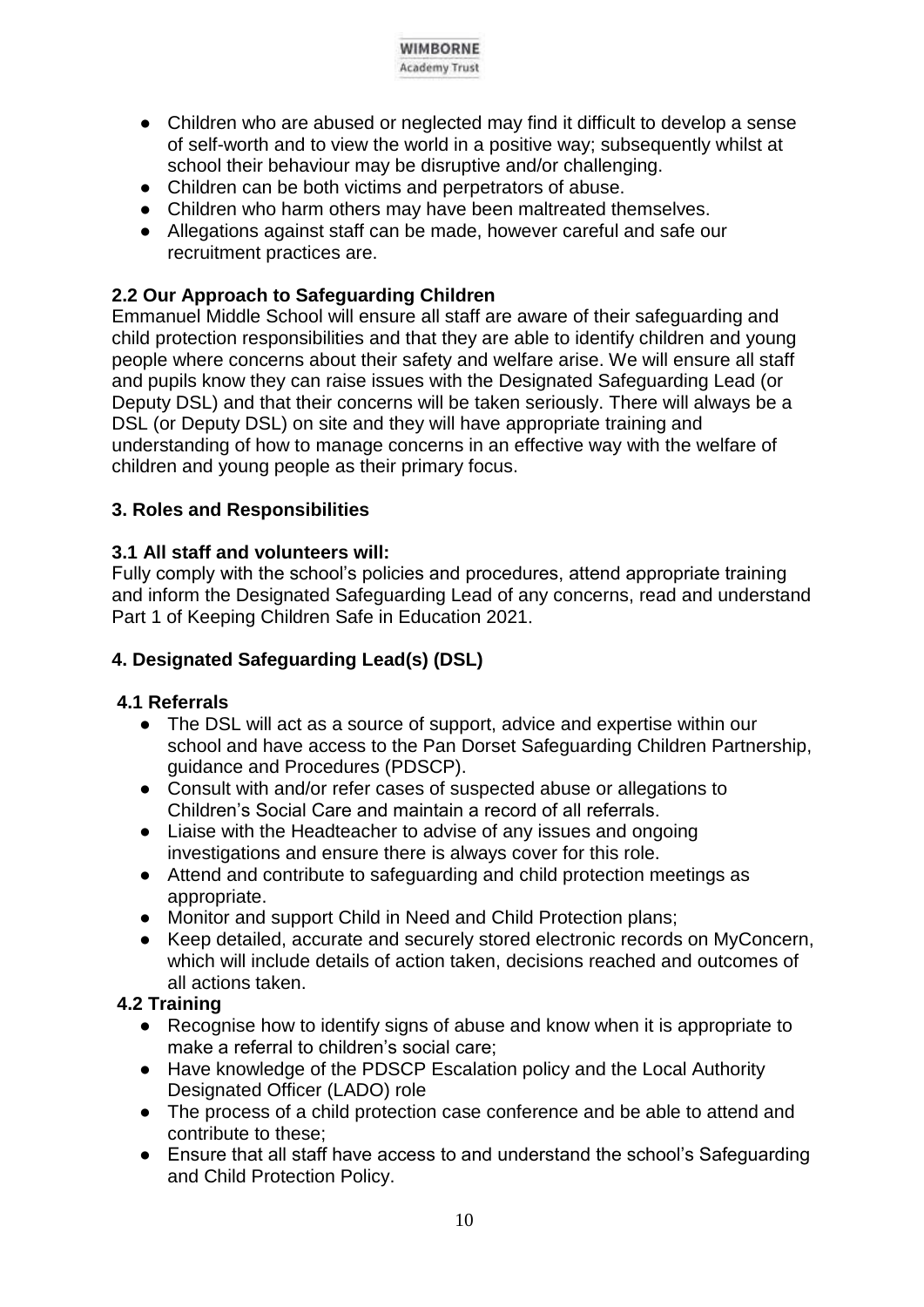- Ensure that all staff have induction safeguarding training and receive regular updates.
- Access resources and attend any relevant or refresher training courses at least every two years.

**WIMBORNE Academy Trust** 

## **4.3 Raising Awareness**

- Wimborne Academy Trust will ensure the Safeguarding and Child Protection Policy is updated and reviewed annually.
- Ensure parents are made aware of the safeguarding policy which alerts them to the fact that referrals may be made and the role of the school in this to avoid conflict later.
- Where a child leaves the school, ensure the child protection file is copied for the new setting in a timely manner and transferred to the new school separately from the main pupil file, as well as ensure the pupil's Social Worker is informed.
- The DSL will complete the Annual Audit return for the PDSCP, to ensure that the school is meeting its requirements under statutory guidance.
- Help promote the educational outcomes by sharing information about welfare, safeguarding and child protection issues for children that have or have had a social worker with teachers and leadership

## **5. Our Head Teacher will ensure that***:*

- The policies and procedures adopted by Wimborne Academy Trust are fully implemented and followed by all staff.
- All pupils are provided with opportunities throughout the curriculum to learn about safeguarding, including keeping themselves safe online, relationship education and extra-familial risks including exploitation.
- Sufficient resources and time are allocated to enable the Designated Safeguarding Lead and the deputy to carry out their roles effectively, including the attendance at initial and review child protection conferences, core group and other necessary meetings.
- All staff and volunteers feel able to raise concerns about poor or unsafe practice in regard to children, and such concerns are addressed sensitively and effectively in a timely manner in accordance with the agreed Whistle Blowing Policy.
- They have completed Safer Recruitment training.
- The procedure for managing allegations against staff is known to staff and displayed in staff rooms
- Operate the procedure for managing allegations effectively and refer relevant concerns to the Local Authority Designated Officer (LADO)
- That anyone who has harmed or may pose a risk to a child is referred to the DBS and any other relevant professional body.
- A senior manager is appointed to deal with allegations against staff in the absence of the Headteacher.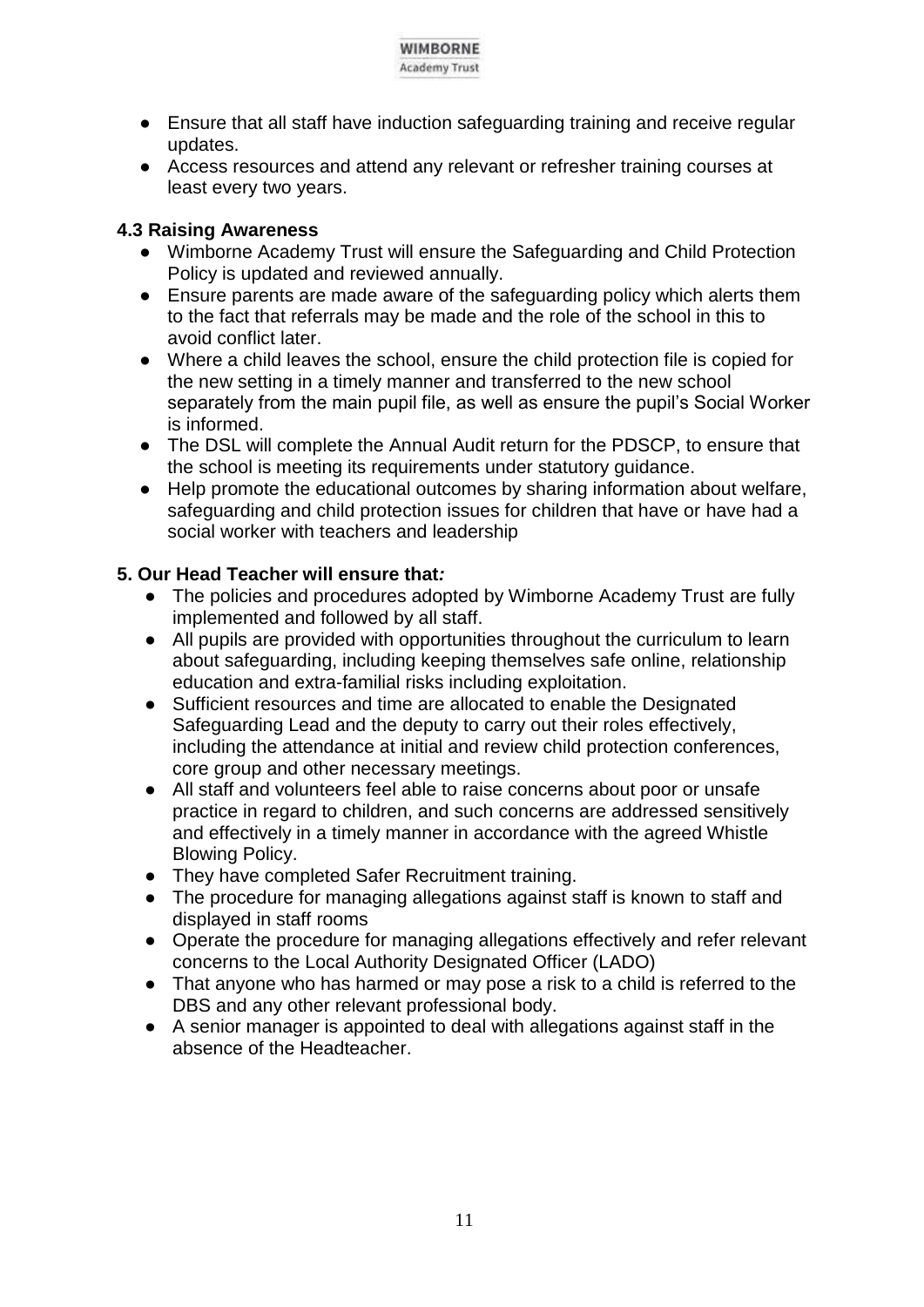

## **6. The Board of Trustees will ensure that**

- The school has a safeguarding and child protection policy and procedures in place that are in accordance with statutory guidance and locally agreed interagency procedures, and the policy is made available to parents on request and via our website
- The school operates safer recruitment procedures and makes sure that all appropriate checks are carried out on staff and volunteers who work with children;
- The school follows the Pan Dorset Safeguarding Children Partnership guidance, and the statutory guidance Keeping Safe in Education 2021, for dealing with allegations of abuse against staff and volunteers.
- A senior member of the school's leadership team is designated to take lead responsibility for safeguarding (and deputy).
- There is a named Trust safeguarding Lead, Trust Safeguarding Officer and named Safeguarding Trustee for safeguarding and Designated Safeguarding Lead(s) within the school.
- Staff undertake appropriate safeguarding/child protection training, at regular intervals;
- Comply with the Dorset Safeguarding Children Partnership, (PDSCP) guidance.
- They remedy, without delay, any deficiencies or weaknesses regarding safeguarding arrangements.
- The Trust's Safeguarding Lead is nominated to be responsible for liaising with the LADO and /or partner agencies in the event of allegations of abuse being made against the Headteacher, taking appropriate action to minimise any further possible risk to the children in our school.
- Where services or activities are provided on the school premises by another group or individual, the school will check they have appropriate policies and procedures in place about safeguarding children and have 'hire agreements' with external groups and individuals.
- Policies and procedures are reviewed annually and provide information to the Local Authority as part of the annual Audit in regard to how the above duties have been discharged.

## **7. Supporting Children and Working in Partnership with Parents**

- Emmanuel Middle School recognises that children's welfare is paramount. Good safeguarding, child protection practice and securing good outcomes for children relies on a positive, open and honest working partnership with parents/carers.
- Whilst we may, on occasion, need to make referrals to Children's Social Care without consultation with parents, we will make every effort to maintain a positive working relationship with them whilst fulfilling our duties to protect children.
- Children will be given an explanation, appropriate to their age and understanding of what action is being taken on their behalf and why.
- We will endeavour to preserve the privacy, dignity and right to confidentiality of the child and parents/carers whilst discharging our statutory duties.
- The Designated Safeguarding Lead will determine which members of staff 'need to know' personal information for the purpose of supporting and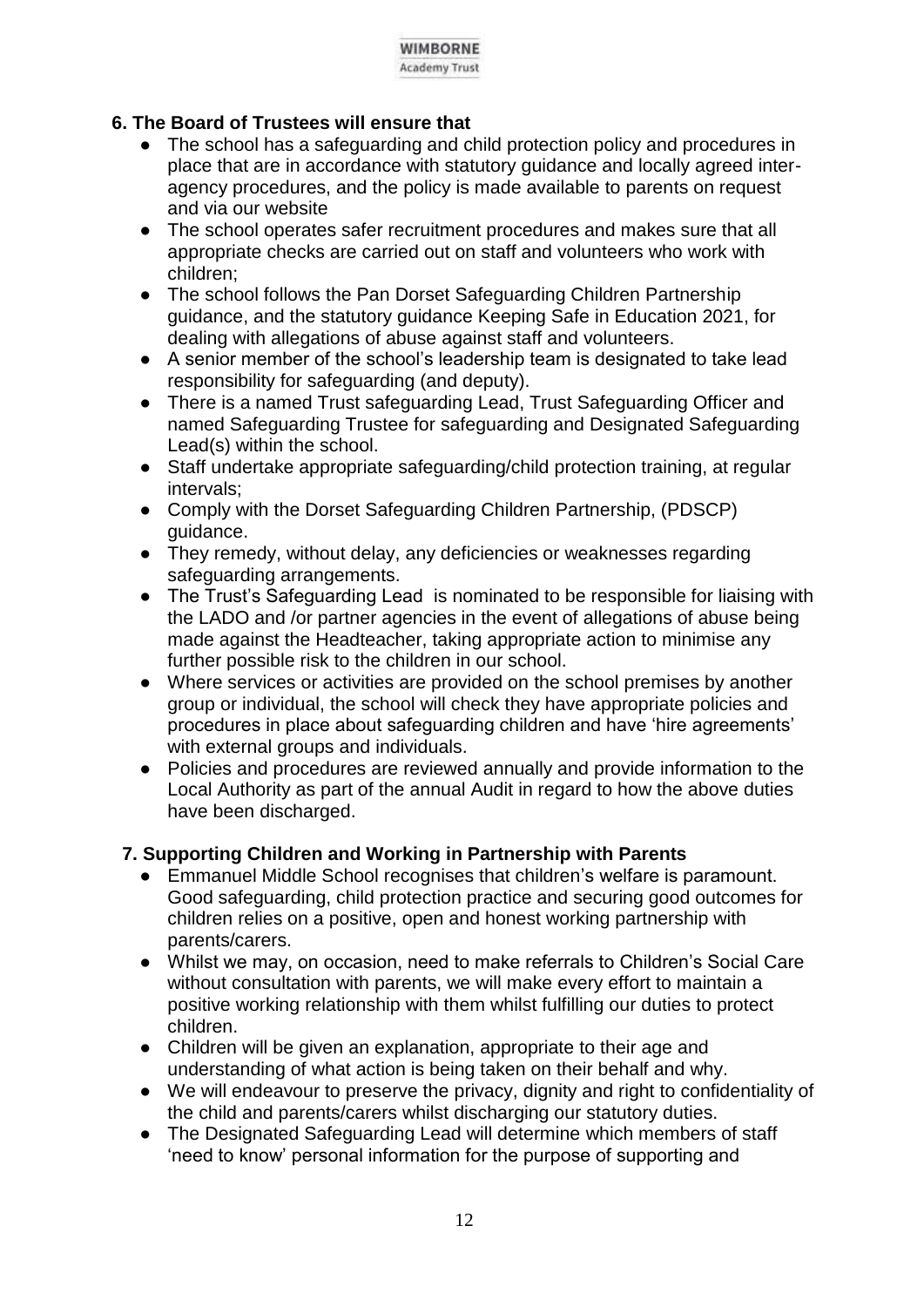

protecting the child on the principle of those working directly with children will need to know, in accordance with our Data Protection Policy

● Staff will not be enabled to share this information further without the expressed permission of the DSL.

## **8. Information about Safeguarding for Pupils**

Through the curriculum and lessons pupils are taught to understand and manage risks they may encounter during school life and work out with staff how these risks may be overcome, considering their wishes and feelings.

- They are regularly reminded about online safety and bullying procedures and taught how to conduct themselves and behave in a responsible and respectful manner.
- Opportunities are provided for children to learn about democracy and the rule of law, positive relationships and safe choices.
- All pupils know there is Designated Safeguarding Lead (DSL) responsible for their safety and welfare and who this is and that they have a right to speak to this member of staff, or any other, if they are worried or concerned.
- Pupils are reminded that confidentiality cannot be guaranteed, but that they will be listened to, heard and informed of what steps can be taken to protect them from harm and that feedback will be sought, so that their views about actions are known.
- There is a display in the school identifying the DSLs and children are made aware of this.

## **9. Information Sharing**

## **9.1 A Partnership Approach**

Emmanuel Middle School recognises that it is essential to establish positive and effective working relationships with other agencies that are partners of the Pan Dorset Safeguarding Children Partnership. There is a joint responsibility on all these agencies to share information to ensure the safeguarding of all children and work together to secure positive outcomes.

This will include:

- Social workers/ police attending the school following a Strategy discussion, which has found a child to be at risk of significant harm.
- We will ensure that all staff are aware of the Early Help Services available in order to make timely referrals for support
- The appropriate member of staff will attend /lead on TAF and TAC meetings as required
- CAFCASS workers attending the school.

## **9.2 Operation Encompass**

Emmanuel Middle School is part of Operation Encompass. This is a police and education early intervention safeguarding partnership which supports children and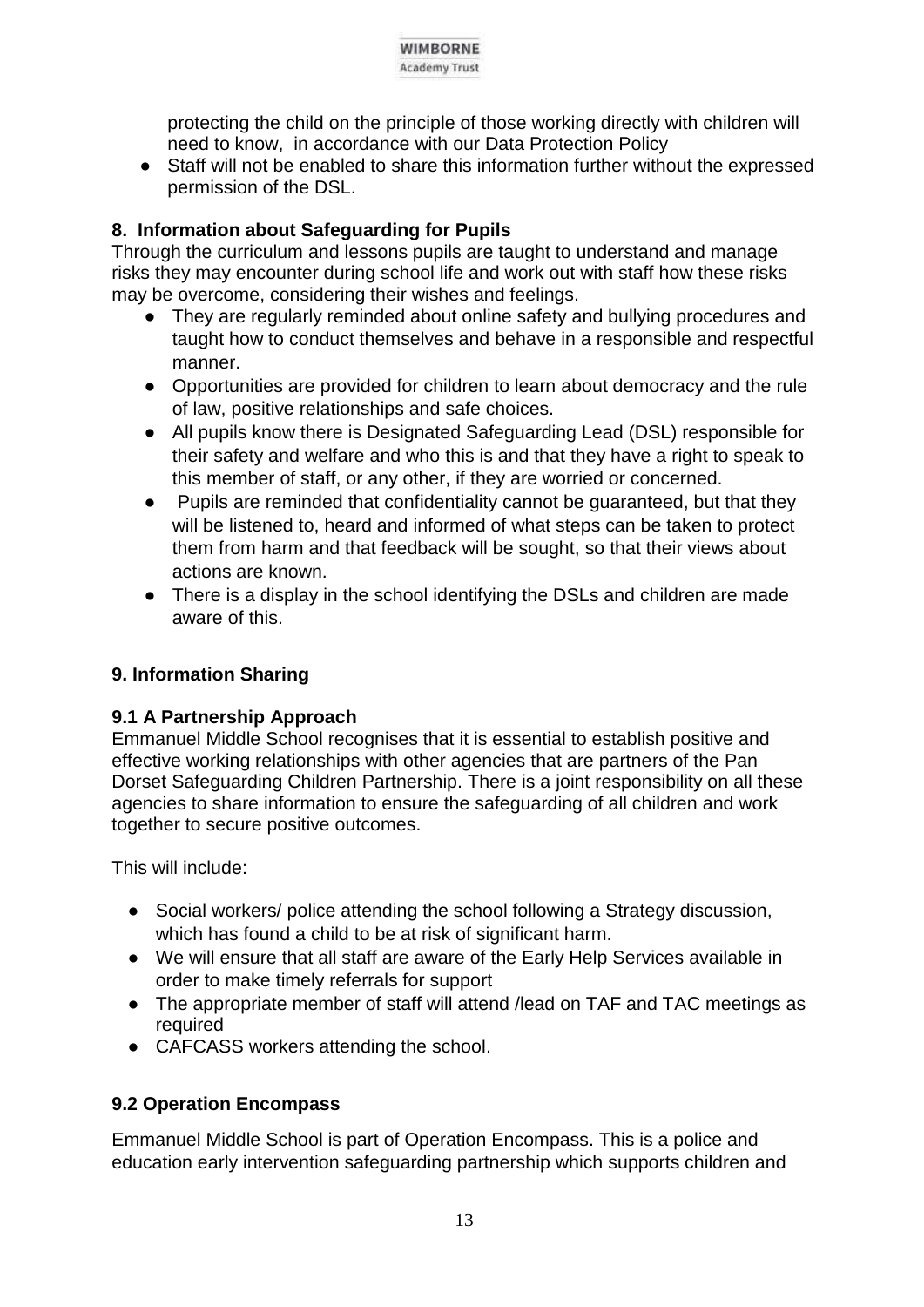young people who experience Domestic Abuse. Operation Encompass means that the police will share information about Domestic Abuse incidents with the school PRIOR to the start of the next school day when they have been called to a domestic incident.

Staff and parents are fully aware that the school is part of Operation Encompass.

We are aware that we must do nothing that puts the child/ren or the non abusing adult at risk.

The Operation Encompass information is stored in line with all other confidential safeguarding and child protection information.

## **10**. **Identifying children who may be at risk or may have been significantly harmed**

There are four categories of abuse; physical abuse, emotional abuse, sexual abuse and neglect. Teachers, staff and volunteers in school are well placed to observe any physical, emotional or behavioural signs which indicate that a child may have additional needs or be at risk of or suffering significant harm. The relationships between staff, pupils, parents/carers and the public which foster respect, confidence and trust can lead to disclosures of abuse, and/or school staff being alerted to concerns.

- **Harm** means ill-treatment or impairment of health and development, including, for example, impairment suffered from seeing or hearing the ill-treatment of another;
- **Development** means physical, intellectual, emotional, social or behavioural development;
- **Health** includes physical and mental health;
- **Ill-treatment** includes sexual abuse and other forms of ill-treatment which are not physical.
- **Abuse and Neglect** are forms of maltreatment. Somebody may abuse or neglect a child by inflicting harm or failing to act to prevent harm. Children may be abused in a family or in an institutional or community setting, by those known to them, or, more rarely, by a stranger. They may be abused by an adult or adults, another child, children or young people.

## **10.1. Definitions and Indicators of Abuse**

**10.2 Physical Abuse** may involve hitting, shaking, throwing, poisoning, burning or scalding, drowning, suffocating or otherwise causing physical harm to a child. Physical harm may also be caused when a parent or carer fabricates the symptoms of, or deliberately induces, illness in a child.

**10.3 Emotional Abuse** is the persistent emotional maltreatment of a child such as to cause severe and persistent adverse effects on the child's emotional development. It may involve conveying to a child that they are worthless or unloved, inadequate, or valued only insofar as they meet the needs of another person. It may include: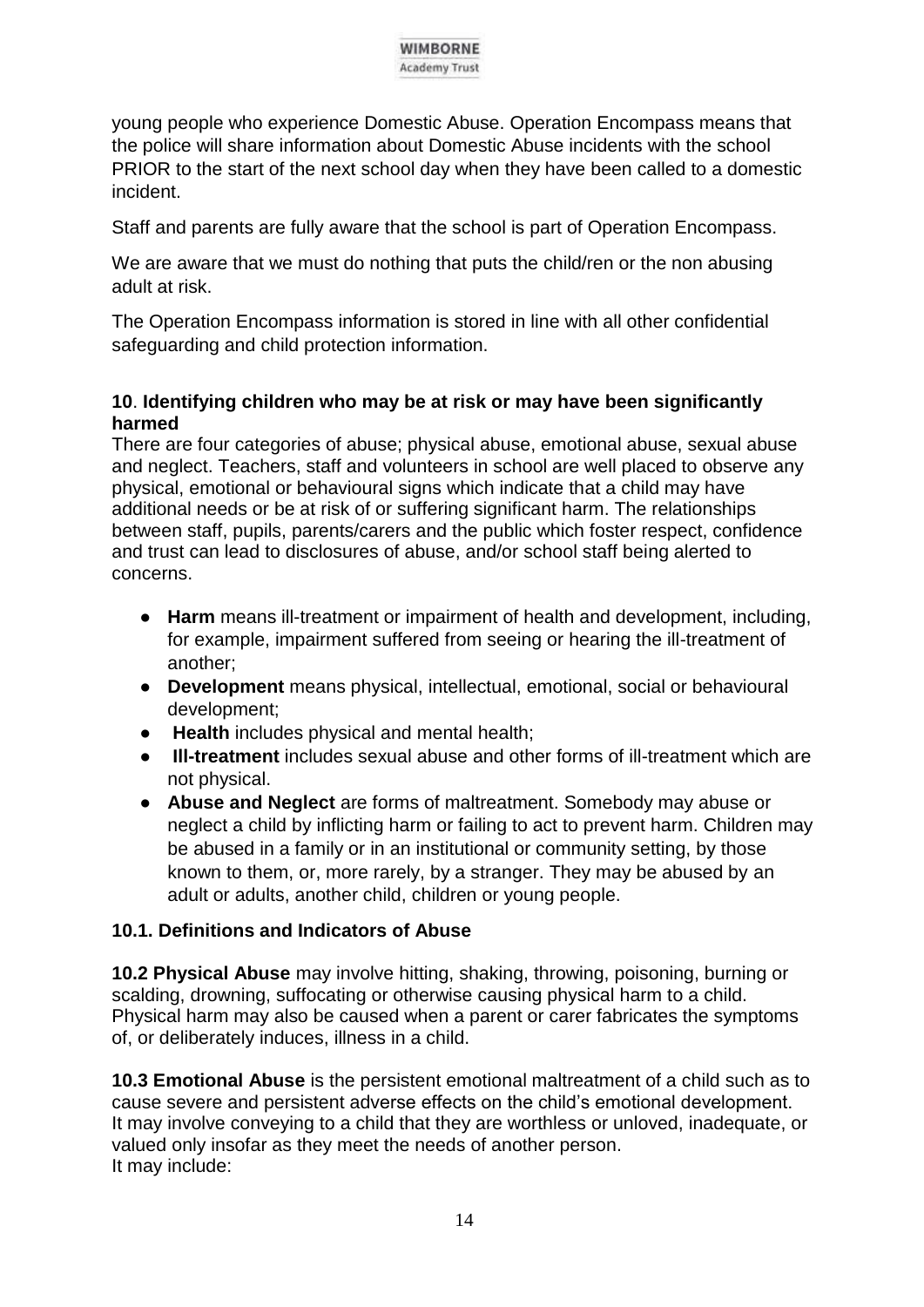- Not giving the child opportunities to express their views, deliberately silencing them or 'making fun' of what they say or how they communicate.
- Age or developmentally inappropriate expectations being imposed on children. These may include interactions that are beyond a child's developmental capability,

WIMBORNE **Academy Trust** 

- Overprotection and limitation of exploration and learning, or preventing the child participating in normal social interaction.
- Seeing or hearing the ill-treatment of another.
- Serious bullying (including cyber bullying), causing children frequently to feel frightened or in danger, or the exploitation or corruption of children.

Some level of emotional abuse is involved in all types of maltreatment of a child, though it may occur alone.

**10.4 Sexual Abuse** Involves forcing or enticing a child or young person to take part in sexual activities, not necessarily involving a high level of violence, whether or not the child is aware of what is happening.

- The activities may involve physical contact, including assault by penetration (for example, rape or oral sex) or non-penetrative acts such as masturbation, kissing, rubbing and touching outside of clothing.
- They may also include non-contact activities, such as involving children in looking at, or in the production of, sexual images, watching sexual activities.
- Encouraging children to behave in sexually inappropriate ways.
- grooming a child in preparation for abuse (including via the internet).

Sexual abuse is not solely perpetrated by adult males. Women can also commit acts of sexual abuse, as can other children.

 **10.5 Neglect** is the persistent failure to meet a child's basic physical and/or psychological needs, likely to result in the serious impairment of the child's health or development. Neglect may occur during pregnancy as a result of maternal substance abuse. Once a child is born, neglect may involve a parent or carer failing to:

- Provide adequate food and clothing, shelter (including exclusion from home or abandonment);
- Protect a child from physical and emotional harm or danger;
- Ensure adequate supervision (including the use of inadequate caretakers);
- Ensure access to appropriate medical care or treatment;
- It may also include neglect of, or unresponsiveness to a child's basic emotional needs.

## **11. Taking action to ensure that children are safe at school and home** All staff must read and follow the statutory guidance for schools and colleges; **Part 1 Safeguarding Information for All Staff, Keeping Children Safe in Education 2021.**

It is not the responsibility of the school staff to investigate welfare concerns or determine the truth of any disclosure or allegation. Accordingly, all concerns regarding the welfare of pupils will be recorded and discussed with the Designated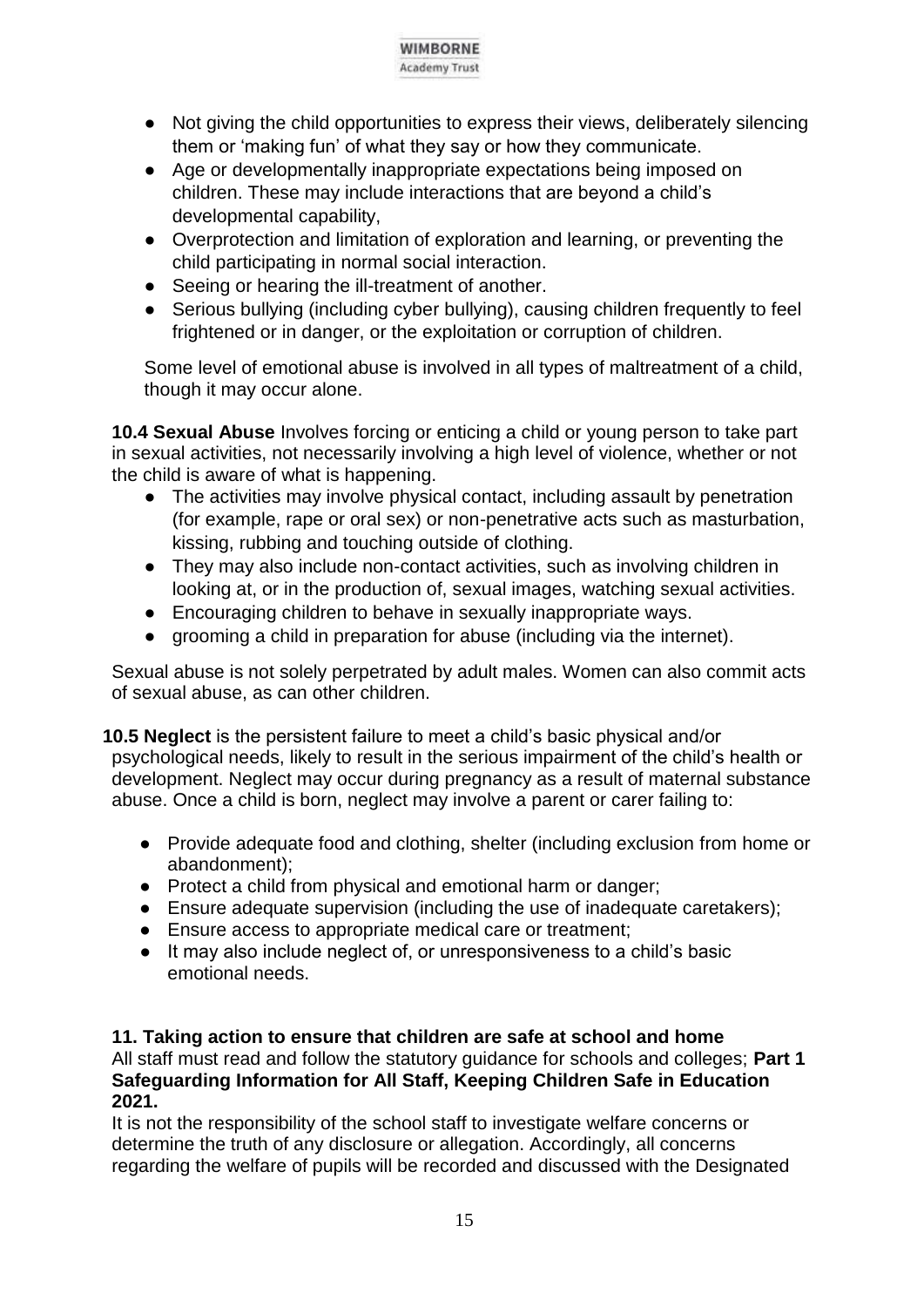

Safeguarding Lead (DSL) or the Deputy Designated Safeguarding Lead prior to any discussion with parents/carers.

## **All School Staff Must Immediately Report**

- Any suspicion that a child is injured, marked, or bruised in a way which is not readily attributable to the normal knocks or scrapes received in play.
- Any explanation given which appears inconsistent or suspicious.
- Behaviours which give rise to suspicions that a child may have suffered harm.
- Any concerns that a child may be suffering from inadequate care, ill treatment, or emotional maltreatment.
- Concerns that a child is presenting signs or symptoms of abuse or neglect.
- Any significant changes in a child's presentation, including non-attendance.
- Any hint or disclosure of abuse about or by a child or young person.
- Concerns regarding person(s) who may pose a risk to children (e.g. those living in a household with children present).
- Information which indicates that the child is living with someone who does not have parental responsibility for them for a period of more than 28 days (which is known as Private fostering).

## **12. Responding to Disclosure**

Disclosures or information that a child has been harmed may be received from pupils, parents/carers, other professionals or members of the public. The school recognises that those who disclose such information may do so with difficulty, having chosen carefully to whom they will speak. Accordingly, all staff will handle disclosures with sensitivity.

Such information cannot remain confidential and staff will immediately communicate what they have been told to the Designated Safeguarding Lead and make a record using clear, straightforward language.

Staff will not investigate but will, wherever possible, listen, record and pass on information to the DSL in order that s/he can make an informed decision of what to do next.

### **All staff will:**

- Listen to and take seriously any disclosure or information that a child may be at risk of harm;
- Clarify the information without asking leading or probing questions;
- Make a clear and comprehensive record of what the child has said using **MyConcern**
- Try to keep questions to a minimum and of an 'open' nature e.g. 'Can you tell me what happened?' rather than 'Did x hit you?';
- Try not to show signs of shock, horror or surprise;
- Not express feelings or judgements regarding any person alleged to have harmed the child;
- Explain sensitively to the child or young person that they have a responsibility to pass the information to the Designated Safeguarding Lead;
- Reassure and support the child or young person as far as possible;
- Not promise secrecy;
- Explain that only those who 'need to know' will be told;
- Explain what will happen next and that the child will be involved as appropriate.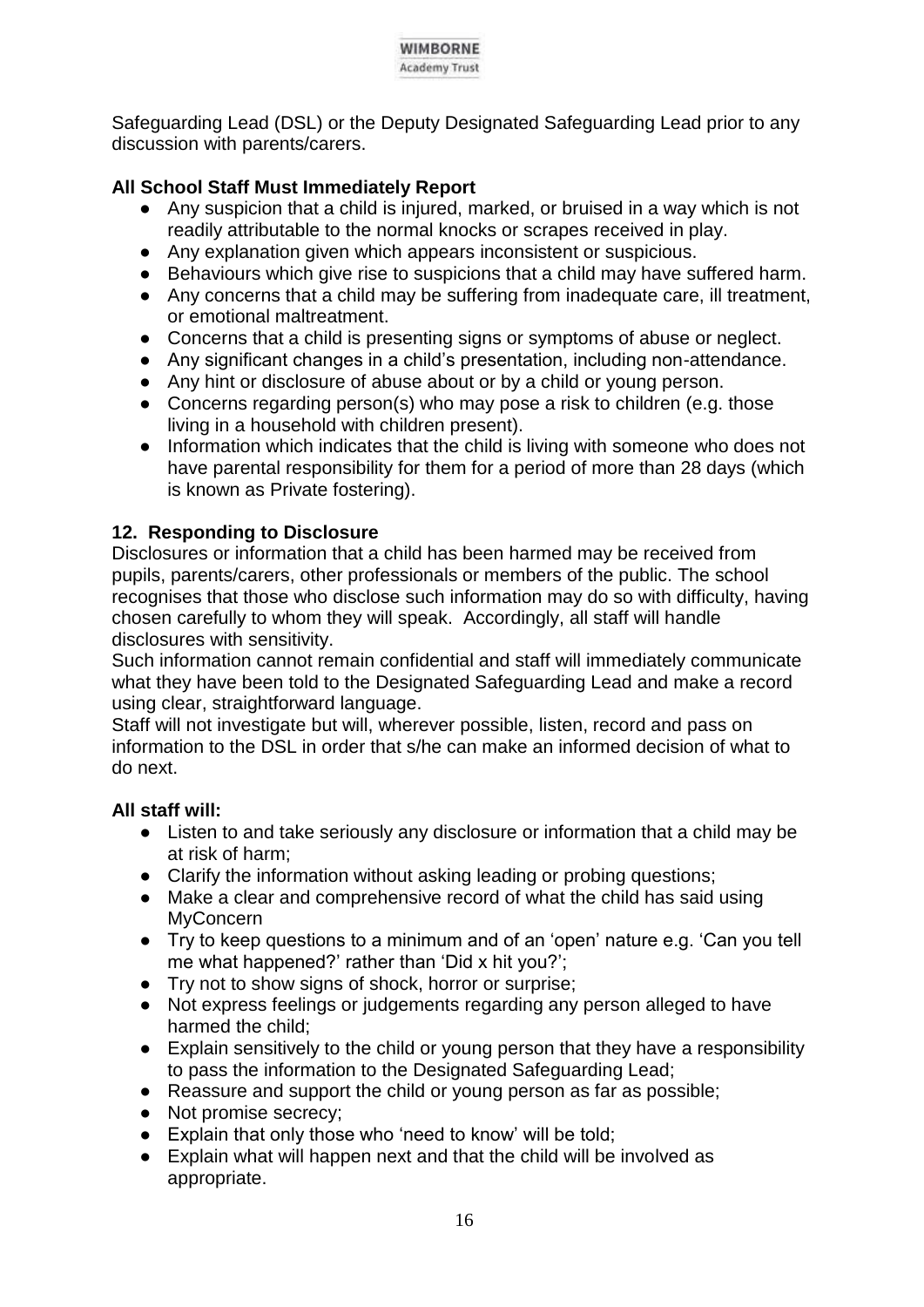## **13. Confidentiality**

Information sharing is essential for effective safeguarding and promoting the welfare of children and young people. It is a key factor identified in many Safeguarding Practice Reviews (SPR) (previously known as Serious Case Reviews). where poor information sharing has resulted in missed opportunities to take action that keeps children and young people safe. (2018. Information sharing. Advice for practitioners providing Safeguarding Services to children, young people, parents and carers. HM Government)

The GDPR and Data Protection Act 2018 does not prevent, or limit, the sharing of information for the purposes of keeping children and young people safe. (2018. Information sharing. Advice for practitioners providing Safeguarding Services to children, young people, parents and carers. HM Government)

The school will ensure:

- Information is shared with Children's Social Care and/or Police where the child/young person is or may be at risk of significant harm;
- Pupil's and/or parent's/carer's confidentiality is respected;
- That any information shared is necessary, proportionate, relevant, adequate, accurate, timely and secure.

## **14: Pupil Information**

The school's record-keeping policy for child welfare and child protection is consistent with the Pan Dorset Safeguarding Children Partnership, guidance which is known to all staff.

In order to keep children safe and provide appropriate care for them, our school requires accurate and up to date information regarding:

- Names and contact details of persons with whom the child normally lives;
- Names and contact details of all persons with parental responsibility (if different from above);
- Emergency contact details (if different from above);
- Details of any persons authorised to collect the child from school (if different from above);
- Any relevant court orders in place including those, which affect any person's access to the child (e.g. Residence Order, Contact Order, Care Order, Injunctions etc.);
- If the child is or has been subject to a child in need, child protection or care plan;
- Name and contact detail of GP;
- Any other factors which may impact on the safety and welfare of the child.

The Designated Safeguarding Lead will collate, securely store and agree access to this child protection information.

All child protection documents will be retained on MyConcern and the level of need indicated as per the trust's guidance. MyConcern securely stores the child protection records and is only accessible to the DSL and deputy DSLs plus others where deemed necessary. On transfer, these records will be transferred via Myconcern or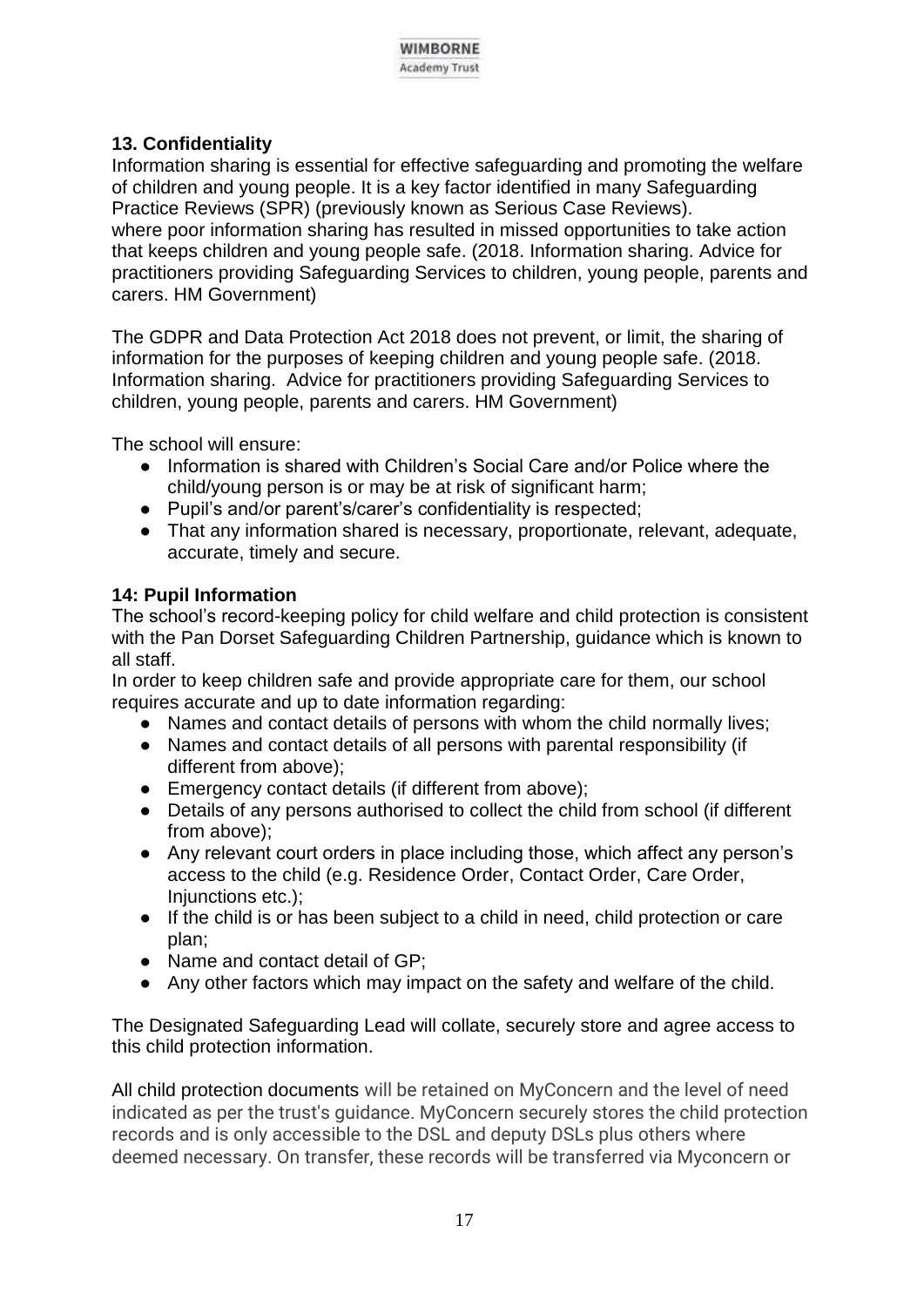

printed from Myconcern and hand delivered to the receiving setting who will be required to sign for them.

## **15. Action by the Designated Safeguarding Lead (or the Deputy Designated Safeguarding Lead in their absence)**

Following any information raising concern, the Designated Safeguarding Lead will:

- Consider the child 's wishes and feelings, but not promise confidentiality;
- Consider any urgent medical needs of the child;
- Make an immediate referral via a discussion **with Children's Advice and Duty Service (CHAD)** if there has been a disclosure and/or allegation of abuse or there are clear grounds for concerns about the child's safety and well-being;
- Wherever possible, talk to parents, unless to do so may place a child at risk of significant harm, impede any police investigation and/or place the member of staff or others at risk;
- Whether to make a child protection referral to social care because a child is suffering or is likely to suffer significant harm and if this needs to be undertaken immediately;
- Contact the designated officer for safeguarding in another agency if that agency is working with the family; **OR**
- Decide not to make a referral at this stage, but retain the information on MyConcern Consider if Early Help support will be helpful to the child and family at this time. If this is appropriate referrals will also be progressed via the **Dorset - Children's Advice and Duty Service (**ChAD).

All information and actions taken, including the reasons for any decisions made and outcomes, will be fully documented. If a child is resident outside of the Dorset area the referral should be made to their local Social Care services.

## **15.1 Action following a Safeguarding Referral**

The Designated Safeguarding Lead or other appropriate member of staff will:

- Maintain contact with the child's allocated Social Worker;
- Contribute to any Strategy Discussion and/or Strategy Meeting as required;
- Provide a report for, attend and contribute to any initial or review Child Protection Conference.
- Provide a written report to the conference organiser, 3 days prior to the Initial Child Protection Conference (ICPC) or 5 days prior to the Review Child Protection Conference (RCPC)
- Share the content of this report with the parent/carer, prior to the meeting;
- Attend Core Group Meetings for any child subject to a Child Protection Plan; Attend TAF meetings in order to be part of a plan for the child/ren.
- Where a child on a Child Protection Plan moves from the school or goes missing, immediately inform the child's Social Worker.

## **15.2 Dealing with Disagreements and Escalation of Concerns**

Effective working together depends on an open approach and honest relationships between agencies and professionals. Problem resolution is an integral part of professional co-operation and joint working to safeguard children. Occasionally situations arise when workers within one agency feel that the actions, inaction or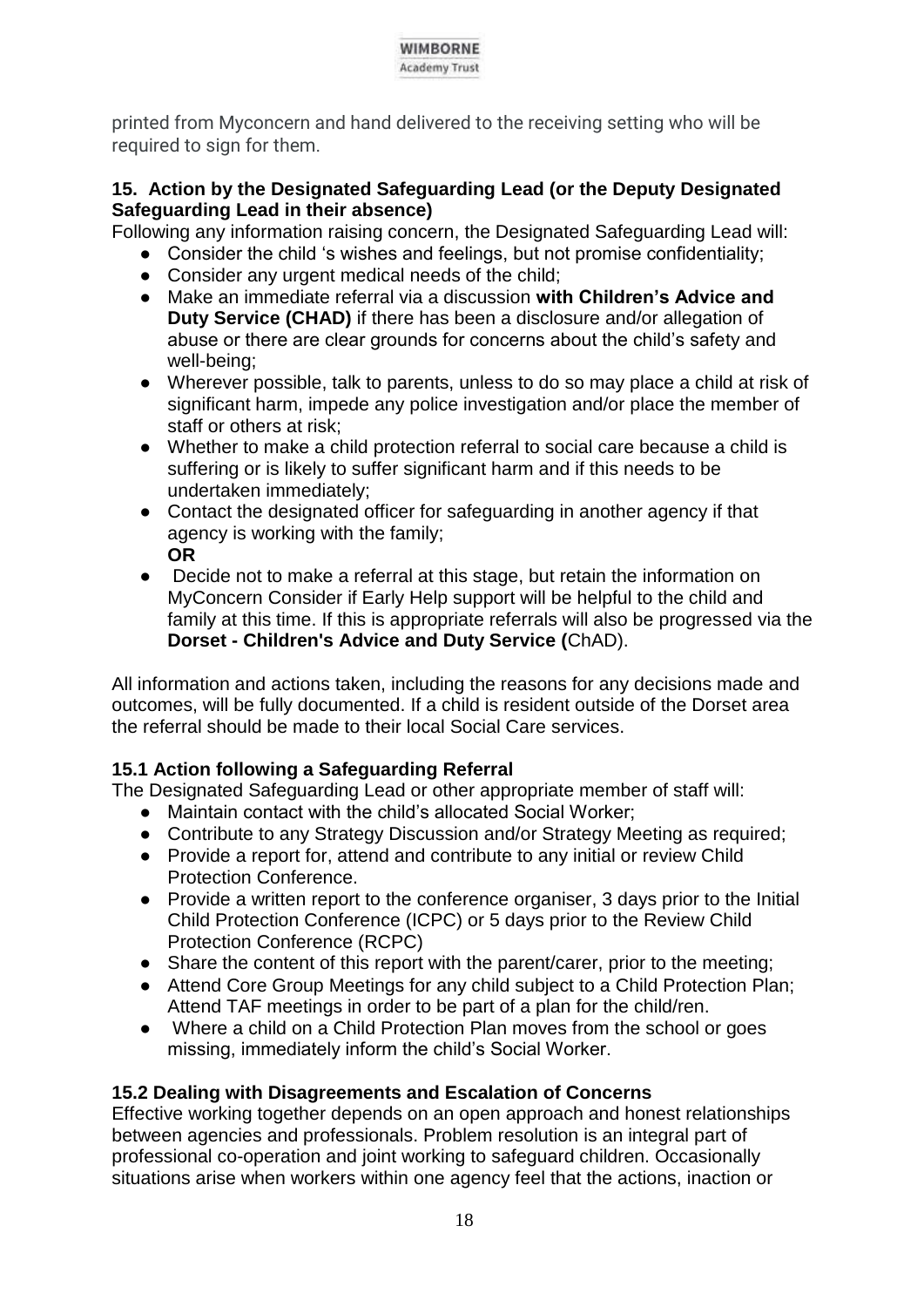

decisions of another agency do not adequately safeguard a child. The Pan Dorset Safeguarding Children Partnership escalations policy should be used Professional disagreements can arise in a number of areas, but are most likely to arise around:

- Levels of need;
- Roles and responsibilities;
- The need for action;
- Progressing plans and communication.

Where professionals consider that the practice of other professionals is placing children at risk of harm, they must be assertive, act swiftly and ensure that they challenge the relevant professionals in line with this policy and be aware that:

- The safety of children and young people are the paramount consideration in any professional activity;
- Resolution should be sought within the shortest timescale possible to ensure the child is protected;
- As a guide, professionals should attempt to resolve differences through discussion within one working week or a timescale that protects the child from harm (whichever is shortest);
- Disagreements should be resolved at the lowest possible stage.

The Designated Safeguarding Lead or other appropriate member of staff will:

- Contact the line manager in Children's Social Care if they consider the response to a referral has not led to the child being adequately safeguarded.
- Contact the line manager in Children's Social Care if they consider that the child is not being adequately safeguarded by the child protection plan.
- Use the PDSCP escalation policy if this does not resolve the concern. URL: [https://pandorsetscb.proceduresonline.com/p\\_escalation.html](https://pandorsetscb.proceduresonline.com/p_escalation.html)

**16. Safer Recruitment and Selection** Emmanuel Middle School pays full regard to the statutory guidance for schools and colleges; Keeping Safe in Education 2021- Part three, Safer recruitment.

We ensure that all appropriate measures are applied in relation to everyone who works in the school and who is therefore likely to be perceived and experienced by the children as a safe and trustworthy adult. This includes volunteers, supervised volunteers and staff employed by contractors.

Safer recruitment practice includes scrutinising applicants, verifying identity and academic/vocational qualifications, obtaining professional references, checking previous employment history and ensuring that a candidate has the health and physical capacity for the job. It also includes undertaking interviews and checks with the Disclosure and Barring Service

In line with statutory changes, underpinned by regulations, the following will apply:

● DBS and barred list checks will be undertaken for all posts that are deemed regulated activity, and for all other posts an enhanced DBS check will be undertaken unless they are supervised roles that are deemed not to meet the definition of regulated activity.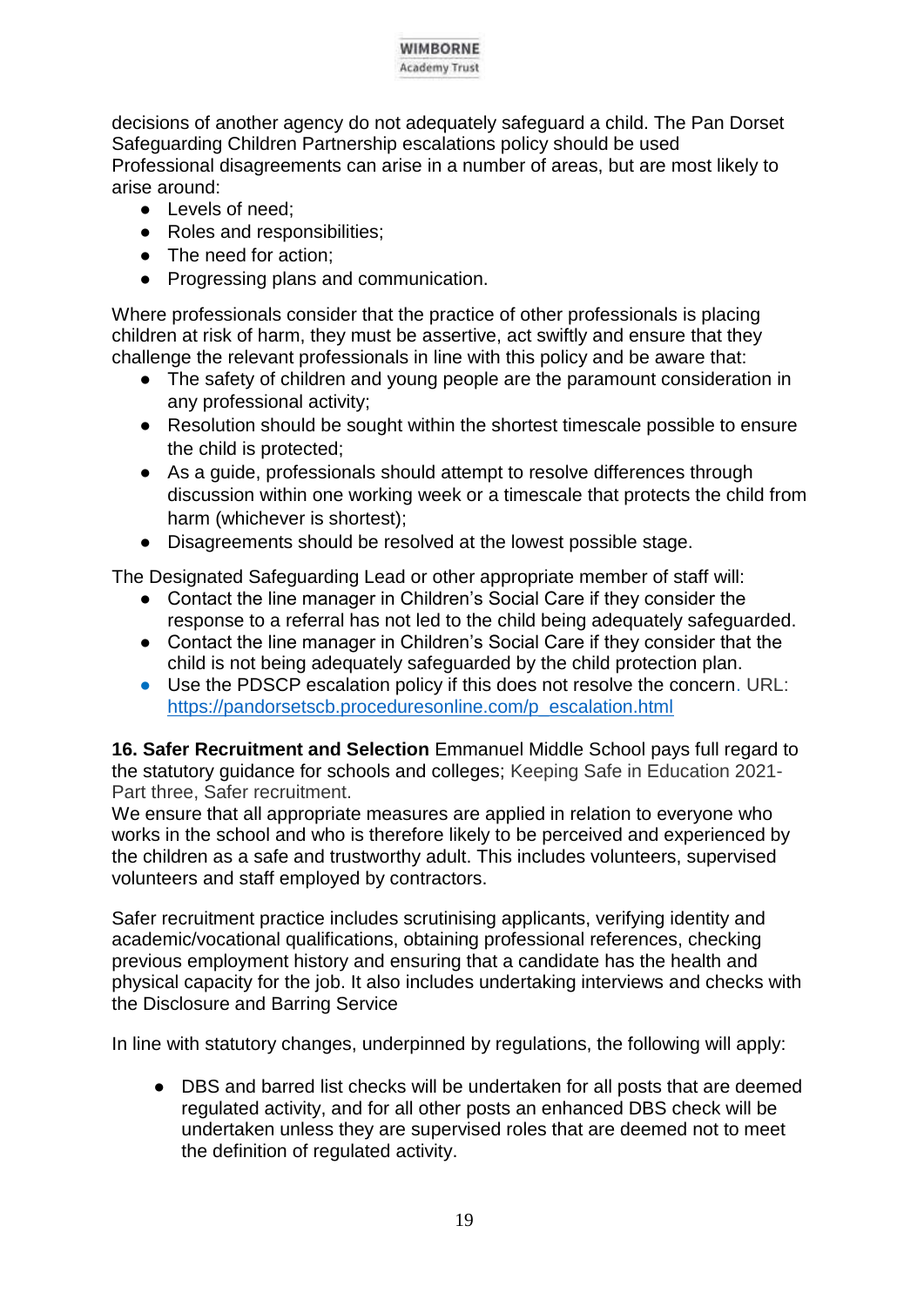● Our school is committed to keeping an up to date Single Central record which details a range of checks carried out on our staff.

**WIMBORNE Academy Trust** 

- All new appointments to our school workforce who have lived outside the UK will be subject to additional checks as appropriate.
- Our school ensures that supply staff have undergone the necessary checks and will be made aware of this policy.
- Identity checks must be carried out on all appointments to our school workforce before the appointment is made as part of the recruitment process.
- Staff responsible for recruiting and appointing must be suitably qualified and have completed training on recruitment and selection, with a minimum of one trained staff member sitting on interview panels.

## **17. Safe Practice**

Our school will comply with the current [guidance for Safer working practice for those](http://www.safeguardinginschools.co.uk/wp-content/uploads/2015/10/Guidance-for-Safer-Working-Practices-2015-final1.pdf)  [working with children and young people in education settings \(2019\)](http://www.safeguardinginschools.co.uk/wp-content/uploads/2015/10/Guidance-for-Safer-Working-Practices-2015-final1.pdf) and ensure that information in this guidance regarding conduct, is known to all staff, visitors and volunteers who come into the school.<https://www.saferrecruitmentconsortium.org/> Safe working practice ensures that pupils are safe and that all staff:

- Are responsible for their own actions and behaviour and should avoid any conduct which would lead any reasonable person to question their motivation and intentions.
- Work in an open, honest and transparent way.
- Work with other colleagues where possible in situations that could be open to question.
- Discuss and/or take advice from school management over any incident which may give rise for concern.
- Record any incidents or decisions made.
- Apply professional standards respectfully in relation to diversity issues.
- Be aware of information-sharing and confidentiality policies.
- Are aware that breaches of the law and other professional guidelines could result in criminal or disciplinary action being taken against them.

## **18. Positive Handling**

As a school we do not routinely use any form of physical contact in order to manage the children however there may be occasion when the school staff have to physically restrain pupils with 'reasonable force' only to prevent them from hurting themselves or others, from damaging property, or from causing disorder. This may include guiding a child to safety by the arm, or breaking up a fight, to prevent violence or injury and this action should be taken using no more force than is needed. (Pg 32 KCSiE 2021) physical restraint is used as a last resort. If a child in school has additional needs, a care plan will be put in place to address actions to be taken prior to using any form of positive handling, this may be by distraction techniques, removing any objects which could cause harm to the child, and using de-escalation strategies.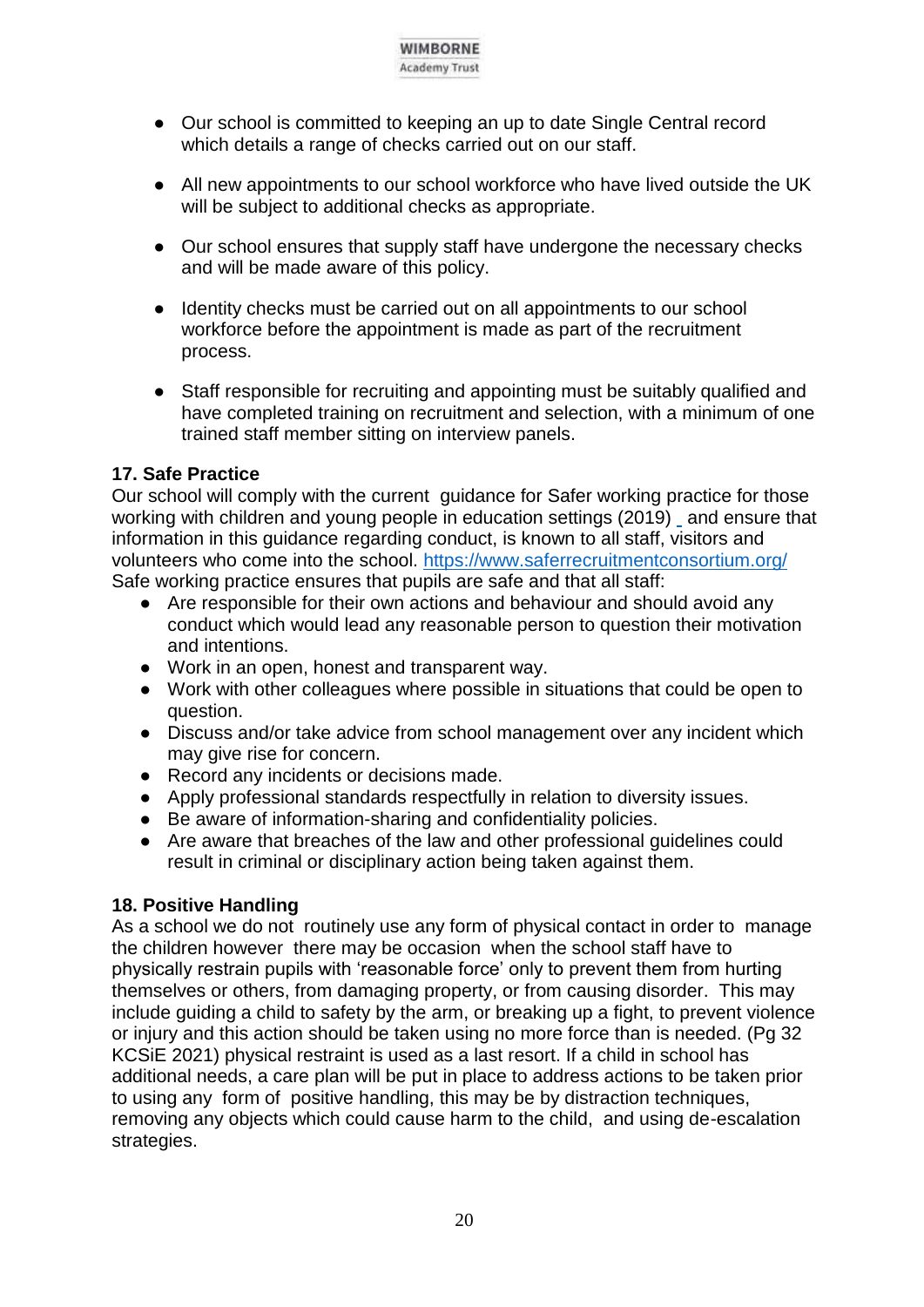School staff will familiarise themselves with the Department for Education's guidance use of reasonable force in schools<https://assets.publishing.service.gov.uk/g> and Keeping Children safe in Education 2021 pages 31-32.

They will follow the school's Behaviour Policy. The school will offer training to staff in appropriate use of physical intervention and/or restraint.

## **19. School Training and Staff Induction**

The school's Designated Safeguarding Lead will undertake appropriate safeguarding and child protection training and refresher training at two yearly intervals.

All other school staff, including non-teaching staff, will undertake appropriate induction training and safeguarding/child protection training to enable them to carry out their responsibilities for safeguarding effectively, which will be updated regularly, including a yearly update. The school will maintain a register of who has undertaken training and when.

All staff (including temporary staff, volunteers, supervised volunteers and staff employed by contractors) are provided with the school's safeguarding policy and informed of school's safeguarding arrangements on induction. The school will maintain a register of who has received this information and when.

Headteachers and at least one academy committee member will complete safer recruitment training (mandatory in maintained schools; best practice in others) either through a multi-agency taught session or by completing the NSPCC on-line course.

It is recommended by the DSCB that those working within governance ie. Lead trustee, academy committee members, clerks receive training, briefings or other input which equips them to understand fully and comply with their legal safeguarding duties as governors, set out in 'Keeping Children Safe in Education' 2021. Attendance includes those who also work with children and have attended child protection training in that role.

Please refer to the current Schedule of Training for Trust Board and Academy Committees 20-21

### **20. Extended School and Off-Site Arrangements**

Where extended school activities are provided by and managed by the school, our own safeguarding policy and procedures apply. If other organisations provide services or activities on our site, we will check that they have appropriate procedures in place, including safer recruitment procedures.

When our pupils attend off-site activities, including day and residential visits and/or other activities, we will check that effective safeguarding arrangements are in place. We will also undertake appropriate and robust risk assessments for the venue, location and activity to be undertaken in accordance with the school's Risk Assessment protocol.

### **21. Allegations regarding person(s) working in or on behalf of the school (including volunteers)**

Keeping Children Safe in Education (2021) Part 4 – Allegations of abuse made against teachers and other staff, including supply staff, volunteers and contractors.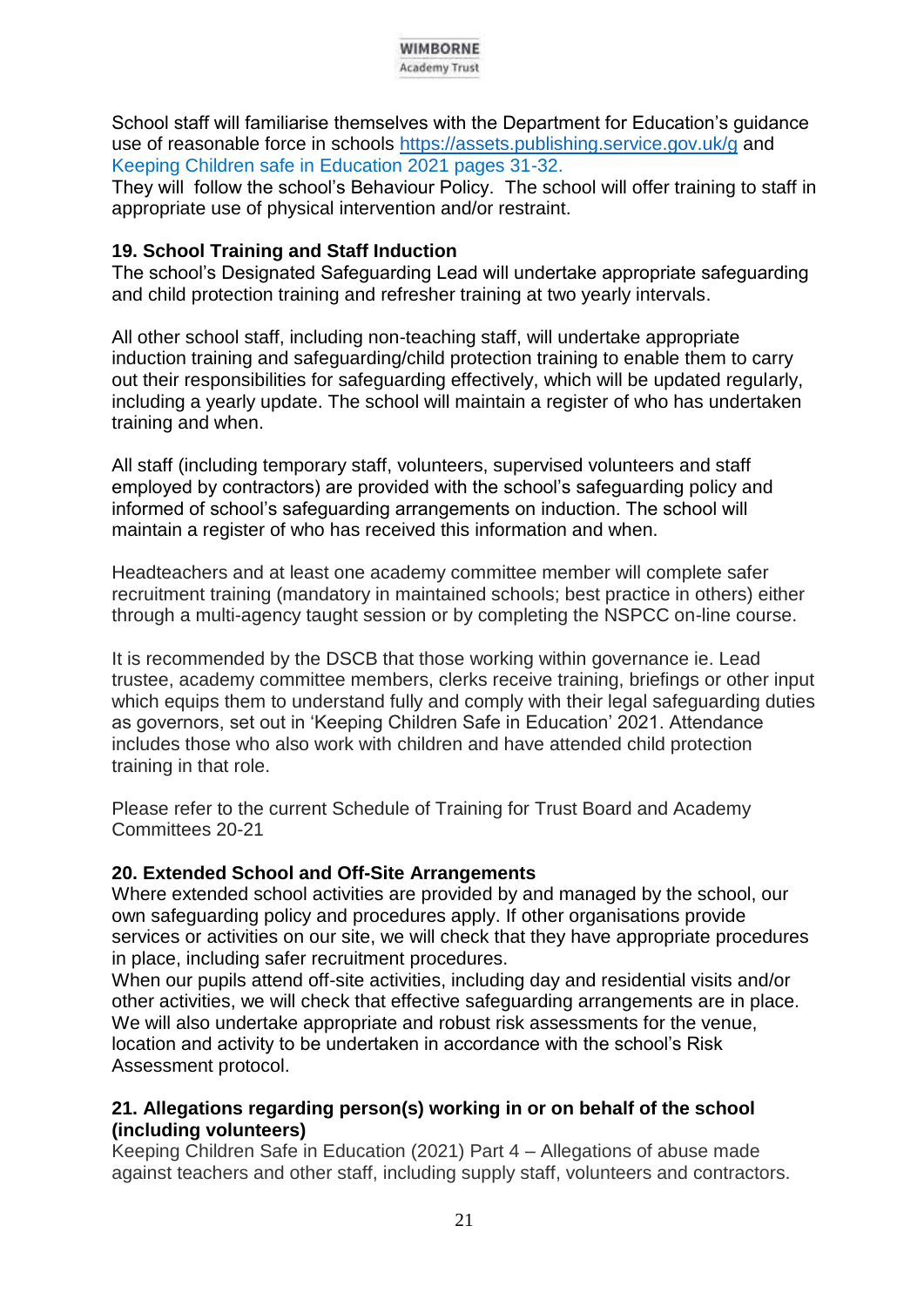

Where an allegation is made against any person working in, or on behalf of, the school that he or she has:

- Behaved in a way that has harmed a child or may have harmed a child;
- Possibly committed a criminal offence against or related to a child;
- Behaved towards a child or children in a way that indicates they may pose a risk of harm
- Behaved or may have behaved in a way that indicates they may not be suitable to work with children

Whilst we acknowledge such allegations may be false, malicious or misplaced, we also acknowledge they may be founded. It is, therefore, essential that all allegations are investigated properly, in line with agreed procedures and outcomes are recorded. All school staff will maintain a culture of vigilance based on the notion that 'it could happen here'. Staff are expected to maintain professional boundaries at all times in line with the **code of conduct**

Staff will be encouraged to use the **whistle blowing policy** if they have concerns regarding the conduct or behaviour of a colleague and they feel that matter has not been addressed appropriately by the school.

For guidance on action to be taken upon receiving or identifying an allegation or concern - please follow the guidance in the current Disciplinary Policy.

## **22. Children with special educational needs and disabilities**

Children with special educational needs (SEN) and disabilities can face additional safeguarding challenges, SEND children can be up to four times more likely to be abused due to additional vulnerabilities. As a school we will ensure a culture of vigilance that reflects the fact that additional barriers can exist when recognising abuse and neglect in this group of children. These can include:

- Assumptions that indicators of possible abuse such as behaviour, mood and injury relate to the child's disability without further exploration;
- The potential for children with SEN and disabilities being disproportionately impacted by behaviours such as bullying, without outwardly showing any signs; and
- Communication barriers and difficulties in overcoming these barriers.

## **23. Mental Health**

All of the staff at Emmanuel Middle School have an awareness that mental health problems can in some cases be an indicator that a child is or has suffered abuse, neglect or exploitation.

The staff would not attempt to make a Mental health diagnosis however the staff are in a good position to observe the children on a daily basis and therefore identify those whose behaviour indicates they may be experiencing a mental health problem or be at risk of developing one.

When Children who have suffered **adverse childhood experiences**, this may impact on them though-out their lives, this can also then have an impact on their behaviour, their ability to learn and affect their mental health.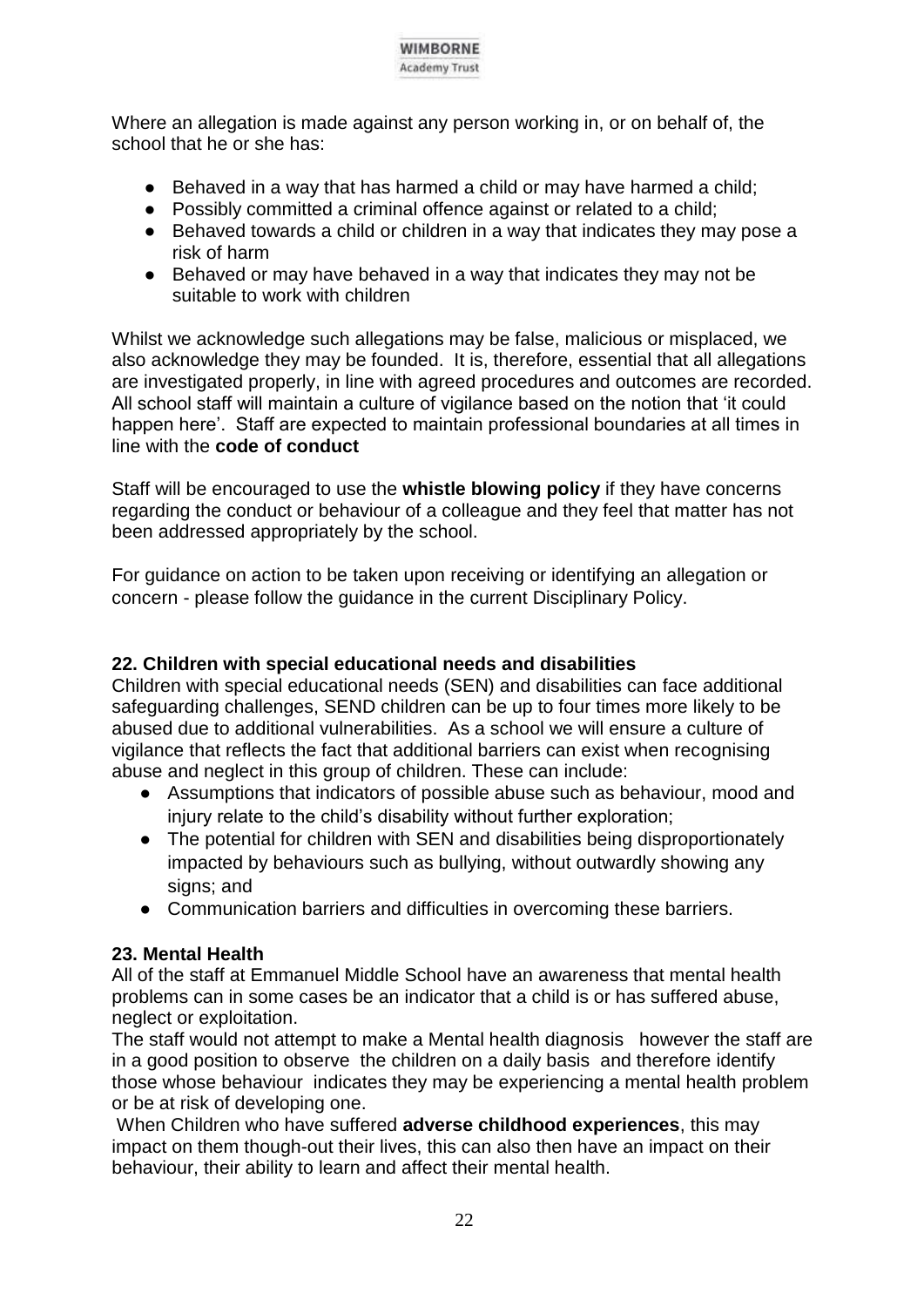If staff have a concern about the mental health of a child, they will follow school policy and report their concerns to the DSL.

## **24. Further Information on Safeguarding Issues**

Safeguarding covers more than the contribution made to child protection in relation to individual children. It also encompasses issues such as pupil health and safety, bullying, arrangements for meeting the medical needs of children providing first aid, school security, drugs and substance misuse, gang related activity and promoting positive behaviour.

Below of some of the issues that all staff atEmmanuel Middle School take seriously and will act in line with the safeguarding policy to ensure children are safe.

## **24.1 Bullying**

Bullying is behaviour by an individual or group, repeated over time, that intentionally hurts another individual or group either physically or emotionally. Bullying can take many forms (for instance, cyber-bullying via text messages or the internet), and is often motivated by prejudice against particular groups, for example on grounds of race, religion, gender, sexual orientation, or because a child is adopted or has caring responsibilities. It might be motivated by actual differences between children, or perceived differences. Stopping violence and ensuring immediate physical safety is obviously a school's first priority but emotional bullying can be more damaging than physical.

While bullying between children is not a separate category of abuse and neglect, it is a very serious issue that can cause considerable anxiety and distress. At its most serious level bullying can have a significant effect on a child's wellbeing and in very rare cases has been a feature in the suicide of some young people.

All incidences of bullying, including cyber-bullying and prejudice-based bullying must be reported and will be managed through our anti-bullying procedures. All pupils and parents receive a copy of the anti-bullying procedures on joining the school and the subject of bullying is addressed at regular intervals in the (PSHE) curriculum. If the bullying is particularly serious, or the anti-bullying procedures are deemed to be ineffective, the Headteacher and the DSL will consider implementing safeguarding procedures.

For further information please see the DEF guidance, Preventing and Tackling Bullying, [\(https://www.gov.uk/government/publications/preventing-and-tackling](https://www.gov.uk/government/publications/preventing-and-tackling-bullying)[bullying](https://www.gov.uk/government/publications/preventing-and-tackling-bullying) and our school's Anti-bullying Policy.

## **24.2 Online Safety**

The breadth of issues classified within online safety is considerable, but can be categorised into three areas of risk:

- Content: being exposed to illegal, inappropriate or harmful material;
- Contact: being subjected to harmful online interaction with other users;
- Conduct: personal online behaviour that increases the likelihood of, or causes, harm.
- Commerce: risks such as online gambling, inappropriate advertising, phishing and or financial scams.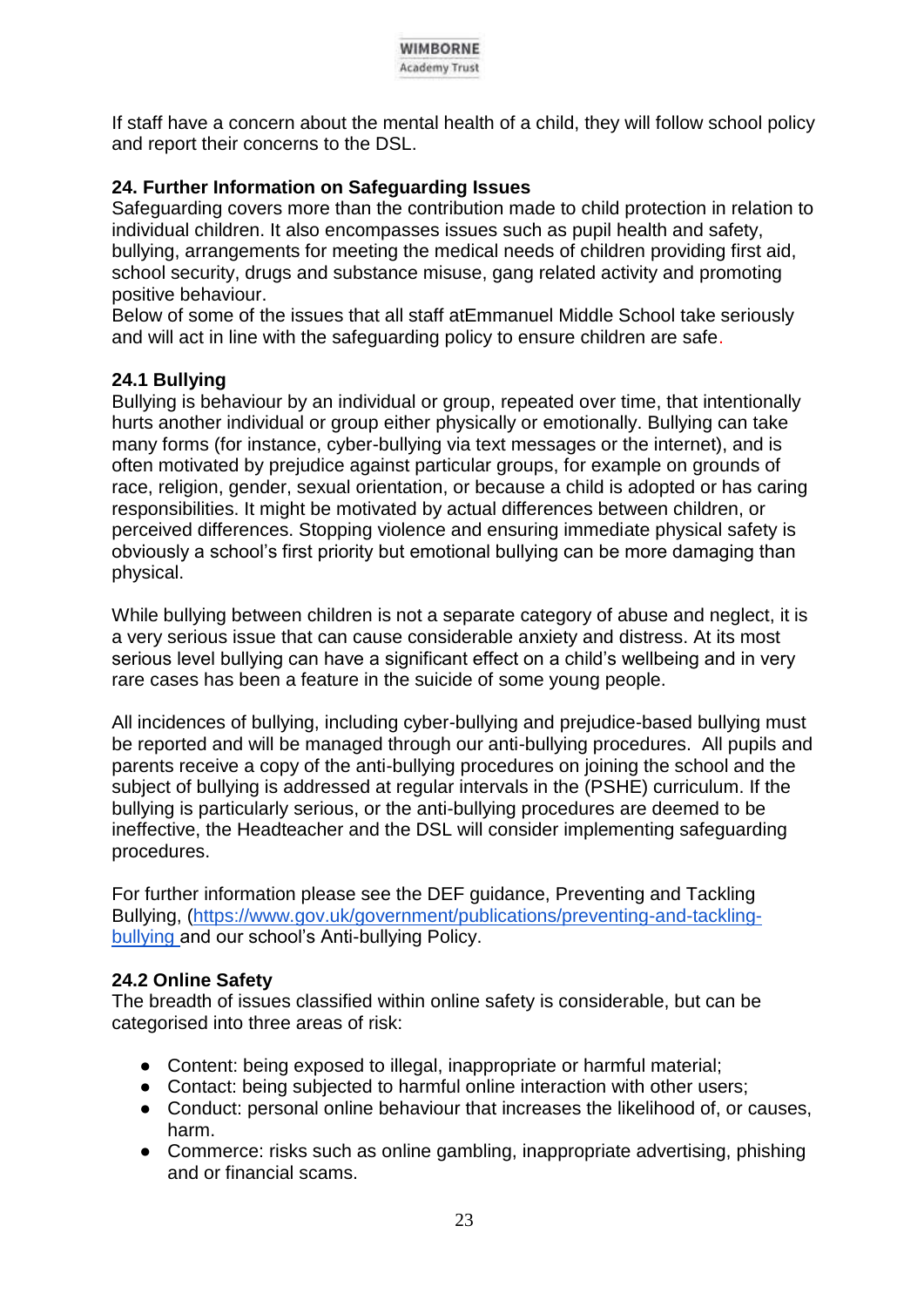The school recognises that its pupils will use mobile phones and computers at some time. They are a source of fun, entertainment, communication and education. However, we know that some men, women and young people will use these technologies to harm children. The harm might range from sending hurtful or abusive texts and emails, to enticing children to engage in sexually harmful conversations, behaviours, web cam photography or face-to-face meetings. Cyber-bullying by pupils via emails and texts will be treated as seriously as any other type of bullying and managed through our anti-bullying procedures.

Chatrooms and social networking sites are the most obvious sources of inappropriate and harmful content and behaviour, which pupils are not allowed to access in school. Some pupils will undoubtedly 'chat' on mobiles or social networking sites at home and the school will encourage parents to consider measures to keep their children safe when using social media.

The school has an Online Safety Policy that is known to all staff and pupils.

## **24.3 Youth Involved Sexual imagery**

Youth Involved Sexual imagery is defined as the sending or posting of nude or seminude images, videos or live streams online by children and young people under the age of 18. This could be via social media, gaming platforms, chat rooms or forums, it can also involve sharing images between devices with services which work offline.

All incidences of youth involved sexual imagery must be reported and will be managed through our Youth Involved Sexual Imagery policy.

### **24.4 Remote Learning**

When children are requested to move to remote learning, the Trust and its schools will follow the Remote Learning Policy to ensure that children and staff are able to do so safely.

### **24.5 Filters and monitoring**

Wimborne Academy Trust should be doing all that they reasonably can to limit children's exposure to the above risks from the school or college's IT system. As part of this process, Wimborne Academy Trust should ensure their school or college has appropriate filters and monitoring systems in place. Whilst considering their responsibility to safeguard and promote the welfare of children, and provide them with a safe environment in which to learn, Wimborne Academy Trust should consider the age range of their pupils, the number of pupils, how often they access the IT system and the proportionality of costs vs risks. The appropriateness of any filters and monitoring systems are a matter for individual schools and colleges and will be informed in part by the risk assessment required by the Prevent Duty.

The UK Safer Internet Centre has published guidance as to what "appropriate" might look like: [\(https://www.saferinternet.org.uk/\)](https://www.saferinternet.org.uk/).

Whilst filtering and monitoring are an important part of the online safety picture for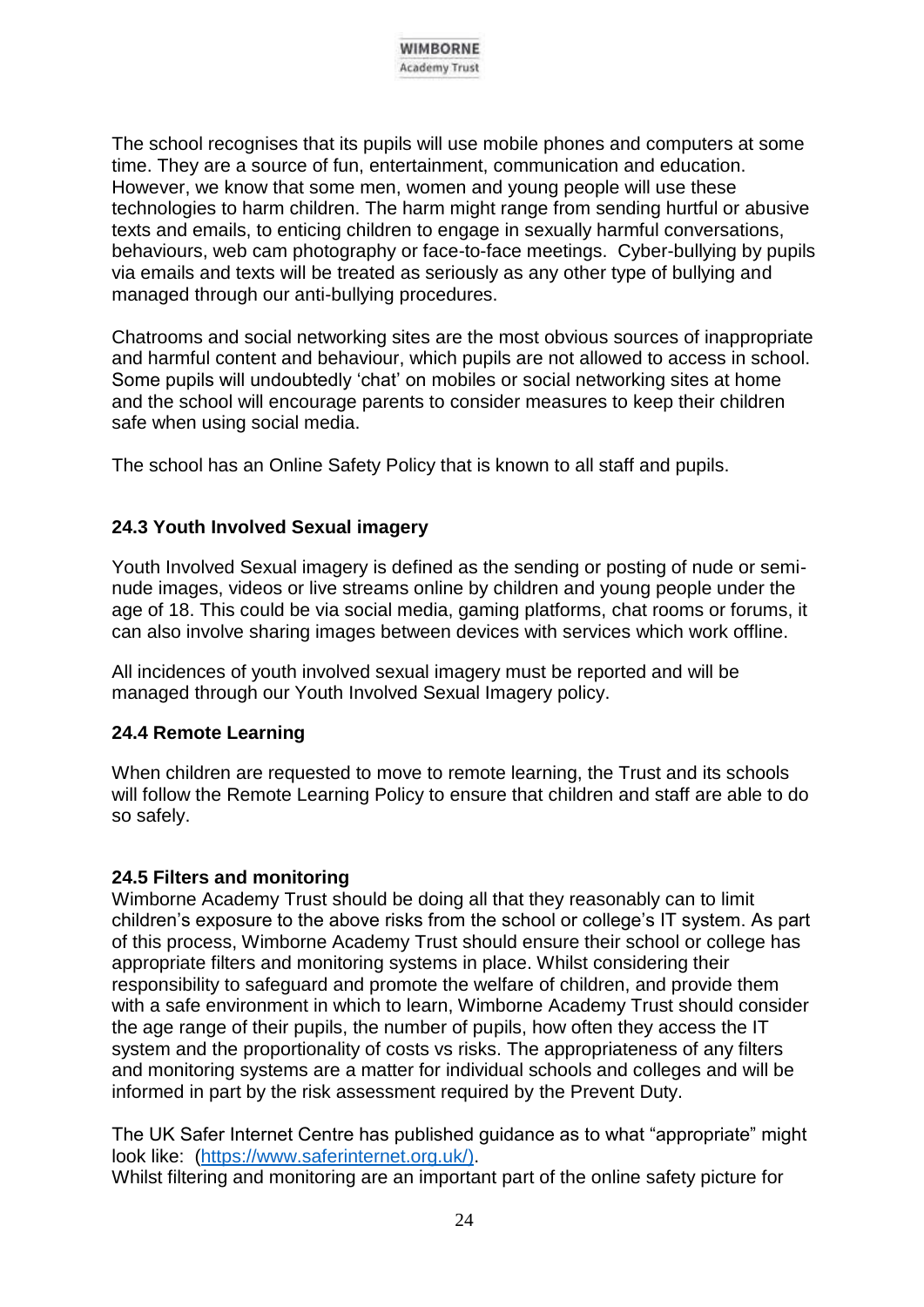

schools and colleges to consider, it is only one part. Wimborne Academy Trust should consider a whole school approach to online safety. This will include a clear policy on the use of mobile technology in the school ( pg 103 keeping Children safe in education 2020)

Many children have unlimited and unrestricted access to the internet via 3G and 4G in particular and the school and college should carefully consider how this is managed on their premises. Whilst it is essential that Wimborne Academy Trust ensures that appropriate filters and monitoring systems are in place, they should be careful that "over blocking" does not lead to unreasonable restrictions as to what children can be taught with regard to online teaching and safeguarding.

Staff training: Wimborne Academy Trust should ensure that, as part of the requirement for staff to undergo regularly updated safeguarding training and the requirement to ensure children are taught about safeguarding, including online that online safety training for staff is integrated, aligned and considered as part of the overarching safeguarding approach.

## **24.6 Information and support.**

There is a wealth of information available to support schools and colleges to keep children safe online. The following is not exhaustive but should provide a useful starting point:

- UKCIS. Online Safety in schools and Colleges: Questions for the governing board.
- NSPCC. Provides online advice regarding online safety arrangements.
- South West Grid for Learning. Provides advice on all aspects of a school or colleges online safety arrangements.

### **24.7 Photography and Images**

Most of the people who take or view photographs or videos of children do so for entirely understandable and acceptable reasons. However, some people abuse children through taking or using images, so we must ensure that we have safeguards in place.

To protect pupils, we will:

- Seek their consent for photographs to be taken or published (for e.g. on our website or in newspapers or publications);
- Seek parental consent;
- Use only the pupil's first name with an image;
- Ensure pupils are appropriately dressed;
- Only use school equipment to make images of children (no personal devices are permitted for this purpose);
- Encourage pupils to tell us if they are worried about any photographs that are taken of them.

## **24.8 Children Missing Education**

All staff at Emmanuel Middle School understand that children who go missing, especially on more than one occasion, may be at risk of a range of safeguarding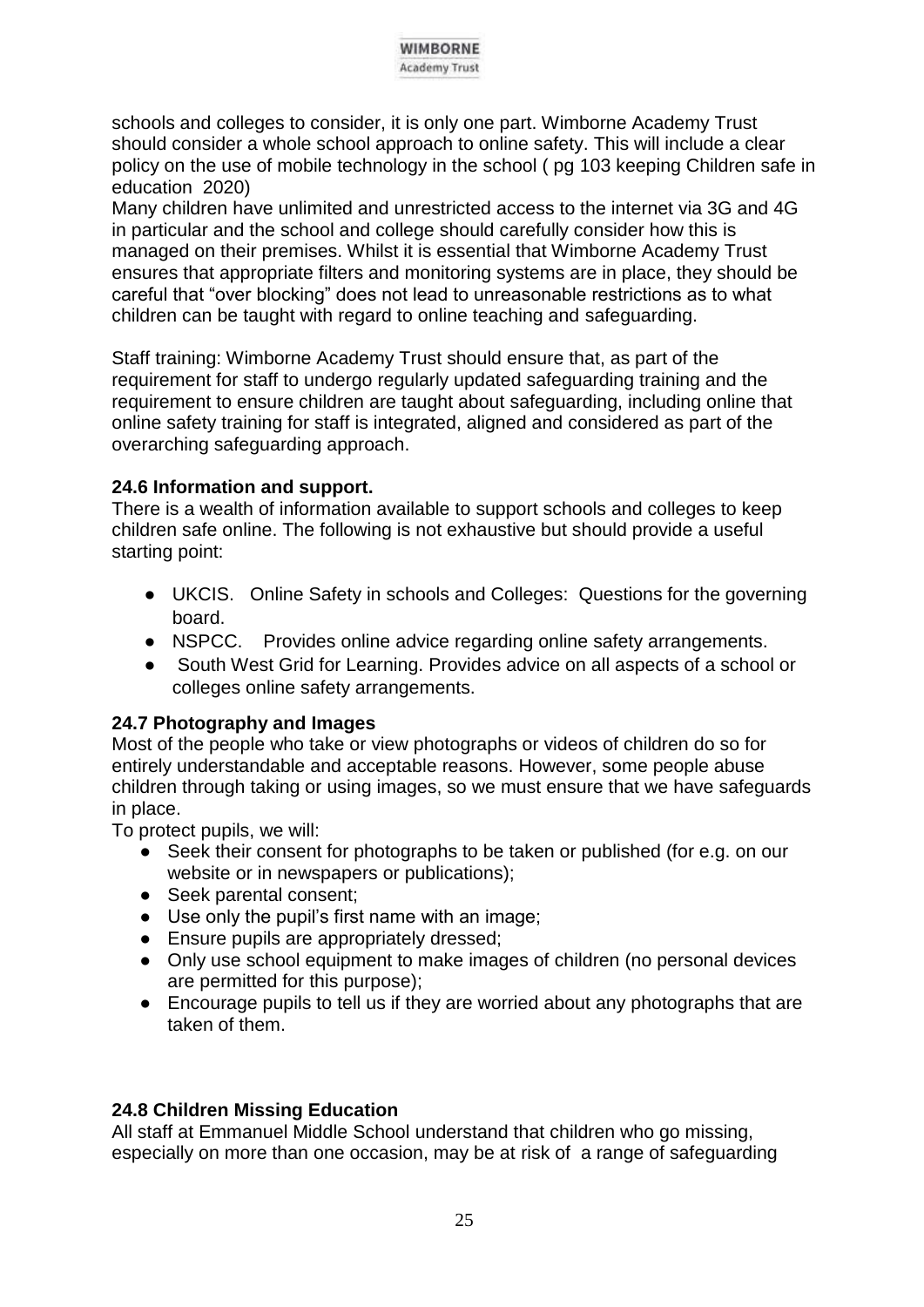

issues, these may include neglect, sexual abuse, or exploitation, and a may be a sign of child criminal exploitation, including county Lines

School staff will follow the local guidance available on the Pan Dorset Safeguarding Children Partnership website and where reasonably possible, the school will hold three emergency contact numbers for each pupil. This goes beyond the legal minimum and is good practice as it provides additional options to contact a responsible adult when a child is missing education.

[\(https://pandorsetscb.proceduresonline.com/p\\_ch\\_miss\\_care\\_home\\_ed.html](https://pandorsetscb.proceduresonline.com/p_ch_miss_care_home_ed.html) ).

## **24.9 Home Education**

Where parents inform our school that they wish to 'home educate' their child, they must do so in writing, our school will then inform the Elective Home Education administrator (EHE) who will implement the 'Elective Home Education' procedure. ( [https://www.dorsetcouncil.gov.uk/education-and-training/schools-and](https://www.dorsetcouncil.gov.uk/education-and-training/schools-and-learning/elective-home-education-ehe-information-for-parents.aspx)[learning/elective-home-education-ehe-information-for-parents.aspx](https://www.dorsetcouncil.gov.uk/education-and-training/schools-and-learning/elective-home-education-ehe-information-for-parents.aspx) )

## **25. Children who harm others**

Our school recognises that the harm caused to children by the harmful and bullying behaviour of other children can be significant. Children who harm others should be held responsible for their behaviour and the school staff are alerted to the fact that they are likely to pose a risk to other children in the school, home and community.

Where this harm involves sexual abuse, serious physical or serious emotional abuse, the safeguarding procedures set out in the Peer on Peer abuse policy in line with this policy will be applied. The Trust and its schools recognise that children who harm others are likely to have considerable needs themselves and may have experienced or be experiencing significant harm.

Such children and young people are likely to be children in need, and some will, in addition, be suffering, or at risk of suffering, significant harm, and may themselves be in need of protection. Children and young people who abuse others should be held responsible for their abusive behaviour, while being identified and responded to in a way that meets their needs as well as protecting others.

### **25.1 Peer on Peer Abuse**

Peer on Peer abuse is any form of physical, sexual, emotional and financial abuse, and coercive control, exercised between children and within children's relationships (both intimate and non-intimate). Peer-on-peer abuse can take various forms, including:

- Physical abuse such as hitting, kicking, shaking, biting, hair pulling or otherwise causing physical harm.
- Bullying (including cyberbullying)
- Sexual Violence
- Sexual harassment
- Upskirting
- Sexting
- Initiation/hazing type violence and rituals.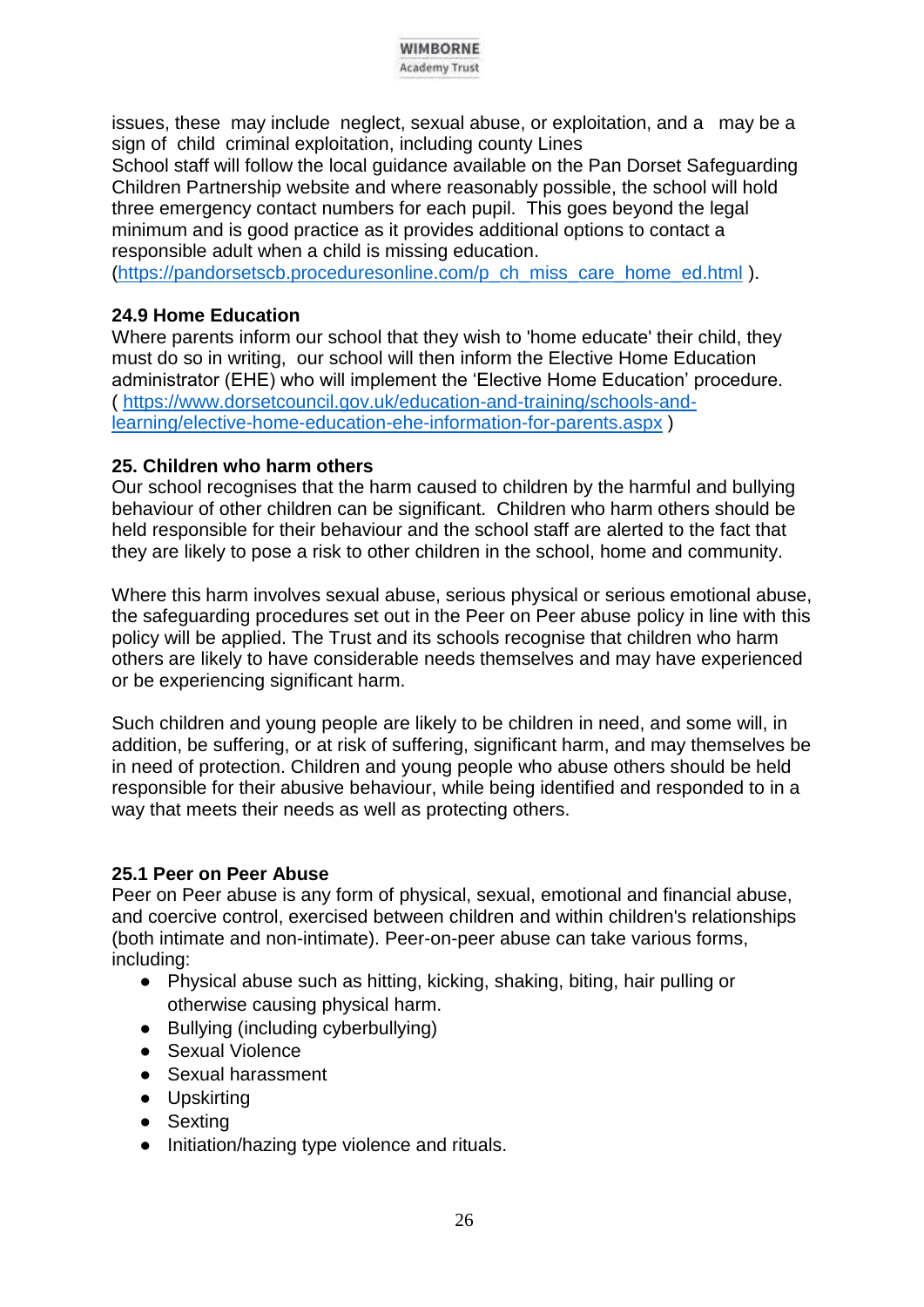

The school recognises that abuse is abuse and should never be passed off as banter, just having a laugh or part of growing up and we are committed to the prevention, early identification and appropriate management of peer on peer abuse.

Our Peer on Peer abuse policy sets out our procedures with regards to peer on peer abuse.

When our school considers issues of peer on peer abuse we will follow processes and procedures set out in this policy. All staff should act in the best interests of the child, consideration should be given as to how best to support and protect the victim and the alleged perpetrator, as well as any other pupils that are involved or impacted.

Where a child has caused significant harm to another child, through sexual abuse or serious physical or emotional abuse, the school will make separate referrals to Children's Social Care for the victim(s) and perpetrator(s).

## **25.2 Sexual violence and sexual harassment between children in schools and colleges**

Sexual violence and sexual harassment can occur between two children of any sex. They can also occur through a group of children sexually assaulting or sexually harassing a single child or group of children.

Children who are victims of sexual violence and sexual harassment will likely find the experience stressful and distressing. This will, in all likelihood, adversely affect their educational attainment. Sexual violence and sexual harassment exist on a continuum and may overlap, they can occur online and offline (both physical and verbal) and are never acceptable. It is important that all victims are taken seriously and offered appropriate support.

Emmanuel Middle School will ensure that all staff are aware of the importance of:

- Making clear that sexual violence and sexual harassment is not acceptable, will never be tolerated and is not an inevitable part of growing up.
- not tolerating or dismissing sexual violence or sexual harassment as "banter", "part of growing up", "just having a laugh" or "boys being boys"; and
- challenging behaviours (which are potentially criminal in nature), such as grabbing bottoms, breasts, vaginas and penises. Dismissing or tolerating such behaviours risks normalising them

Children with Special Educational Needs and Disabilities (SEND) can be especially vulnerable. Disabled and deaf children are three times more likely to be abused than their peers. Additional barriers can sometimes exist when recognising abuse in SEND children.

Emmanuel Middle School will ensure that all staff are aware of:

● Indicators of possible abuse such as behaviour, mood and injury may relate to abuse and not the student's disability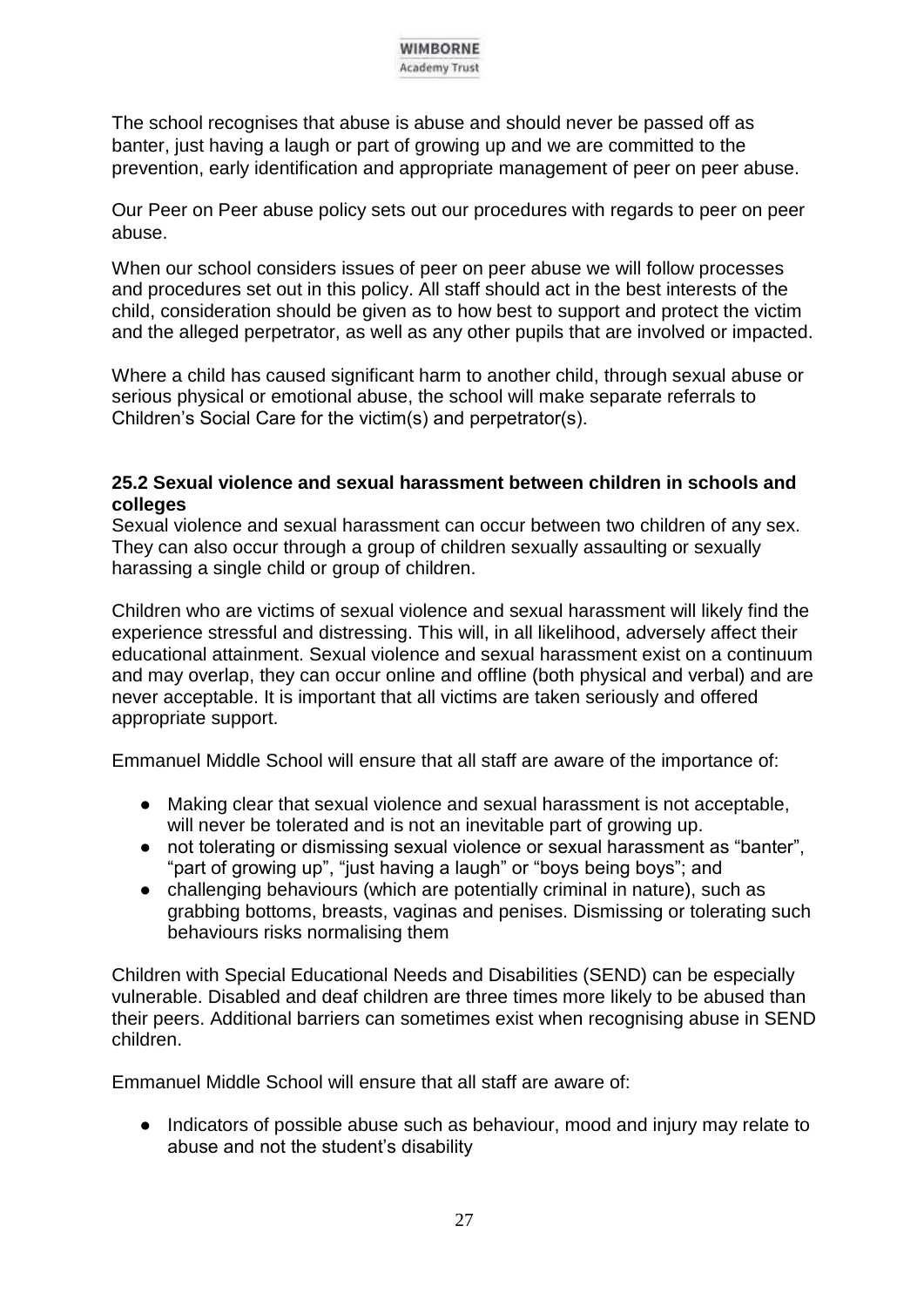

- The potential for children with SEN and disabilities being disproportionately impacted by behaviours such as bullying, without outwardly showing any signs:
- Communication barriers and difficulties in overcoming these barriers to disclose abuse.

'Upskirting' has now become a criminal offence and therefore requires a safeguarding response if happening in school.

When, our school, considers issues of sexual violence and sexual harassment between children we will follow guidance set out in Keeping Children Safe in Education Part 5 and seek support from our children's social care partners.

Further guidance and advice for how school's response to sexual violence and harassment can be obtained from the DfE Sexual Violence and Sexual Harassment between children in schools and Colleges guidance.

[https://assets.publishing.service.gov.uk/government/uploads/system/uploads/attachm](https://assets.publishing.service.gov.uk/government/uploads/system/uploads/attachment_data/file/719902/Sexual_violence_and_sexual_harassment_between_children_in_schools_and_colleges.pdf) [ent\\_data/file/719902/Sexual\\_violence\\_and\\_sexual\\_harassment\\_between\\_children\\_in](https://assets.publishing.service.gov.uk/government/uploads/system/uploads/attachment_data/file/719902/Sexual_violence_and_sexual_harassment_between_children_in_schools_and_colleges.pdf) schools and colleges.pdf

## **26 Child Exploitation**

**26.1 Child Sexual Exploitation** is a form of child sexual abuse. Sexual abuse may involve physical contact, including assault by penetration (for example, rape or oral sex) or non-penetrative acts such as masturbation, kissing, rubbing and touching outside clothing. It may include non-contact activities, such as involving children in the production of sexual images, forcing children to look at sexual images or watch sexual activities, encouraging children to behave in sexually inappropriate ways or grooming a child in preparation for abuse (including via the internet).

The definition of child sexual exploitation is as follows:

Child sexual exploitation is a form of child sexual abuse. It occurs where an individual or group takes advantage of an imbalance of power to coerce, manipulate or deceive a child or young person under the age of 18 into sexual activity (a) in exchange for something the victim needs or wants, and/or (b) for the financial advantage or increased status of the perpetrator or facilitator. The victim may have been sexually exploited even if the sexual activity appears consensual. Child sexual exploitation does not always involve physical contact; it can also occur using technology.

Child sexual exploitation is a complex form of abuse and it can be difficult for those working with children to identify and assess. The indicators for child sexual exploitation can sometimes be mistaken for 'normal adolescent behaviours. It requires knowledge, skills, professional curiosity and an assessment which analyses the risk factors and personal circumstances of individual children to ensure that the signs and symptoms are interpreted correctly, and appropriate support is given. Even where a young person is old enough to legally consent to sexual activity, the law states that consent is only valid where they make a choice and have the freedom and capacity to make that choice. If a child feels they have no other meaningful choice, are under the influence of harmful substances or fearful of what might happen if they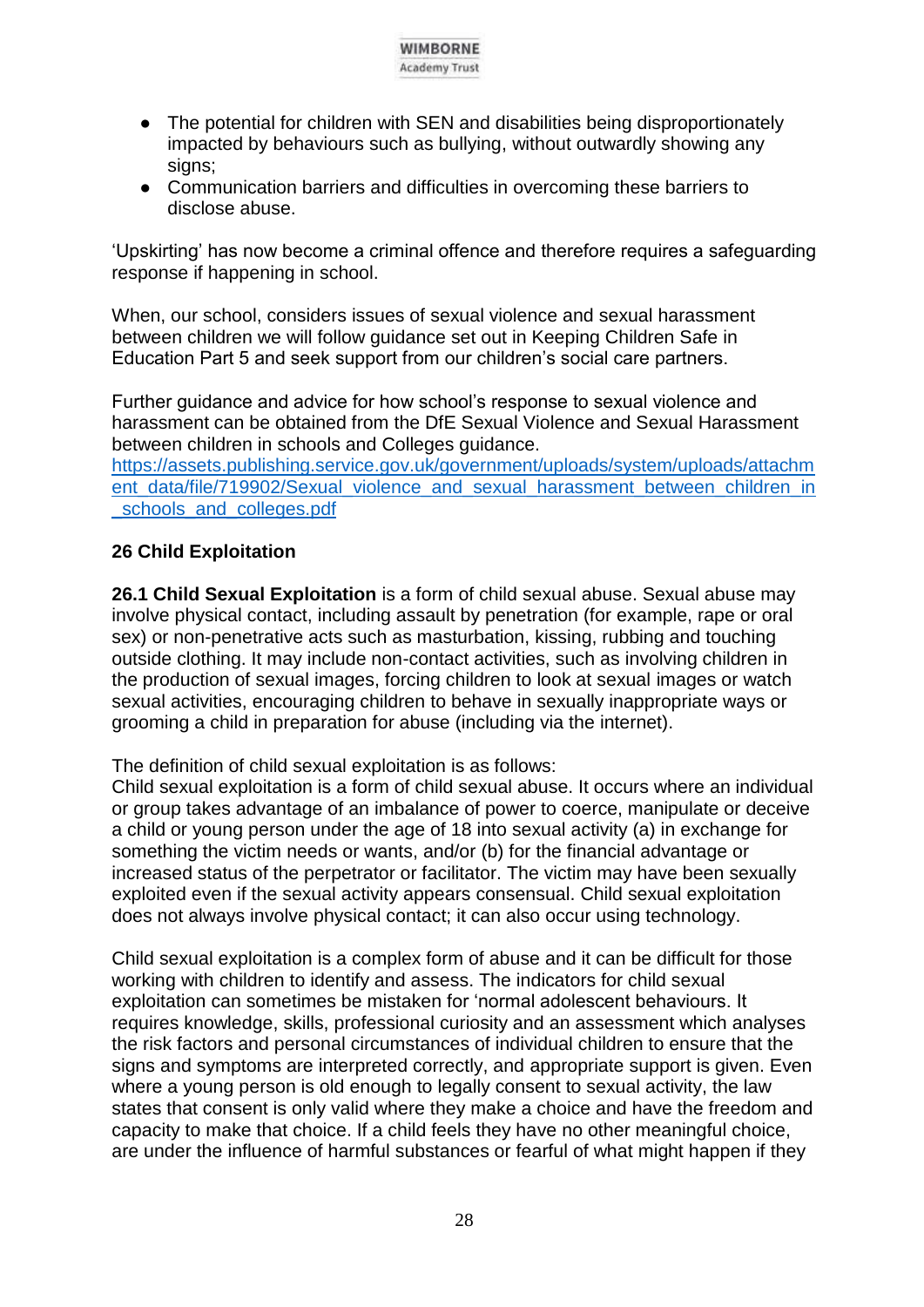don't comply (all of which are common features in cases of child sexual exploitation) consent cannot legally be given whatever the age of the child. Child sexual exploitation is never the victim's fault, even if there is some form of exchange: all children and young people under the age of 18 have a right to be safe and should be protected from harm.

One of the key factors found in most cases of child sexual exploitation is the presence of some form of exchange (sexual activity in return for something); for the victim and/or perpetrator or facilitator.

Where it is the victim who is offered, promised or given something they need or want, the exchange can include both tangible (such as money, drugs or alcohol) and intangible rewards (such as status, protection or perceived receipt of love or affection). It is critical to remember the unequal power dynamic within which this exchange occurs and to remember that the receipt of something by a child/young person does not make them any less of a victim. It is also important to note that the prevention of something negative can also fulfil the requirement for exchange, for example a child who engages in sexual activity to stop someone carrying out a threat to harm his/her family.

Whilst there can be gifts or treats involved in other forms of sexual abuse (e.g. a father who sexually abuses but also buys the child toys) it is most likely referred to as child sexual exploitation if the 'exchange', as the core dynamic at play, results in financial gain for or enhanced status of, the perpetrator. Where the gain is only for the perpetrator/facilitator, there is most likely a financial gain (money, discharge of a debt or free/discounted goods or services) or increased status as a result of the abuse. If sexual gratification, or exercise of power and control, is the only gain for the perpetrator (and there is no gain for the child/young person) this would not normally constitute child sexual exploitation, but should be responded to as a different form of child sexual abuse.

If, as a school, we are concerned a child is being sexually exploited we will follow the procedures set out in this document and make reference to the local guidance provided by the PAN Dorset safeguarding Partnership.

Further guidance can be obtained from 'Child Sexual Exploitation Definition and a guide for practitioners, local leaders and decision makers working to protect children from child sexual exploitation can be useful when considering cases of CSE'. [\(https://assets.publishing.service.gov.uk/government/uploads/system/uploads/attach](https://assets.publishing.service.gov.uk/government/uploads/system/uploads/attachment_data/file/591903/CSE_Guidance_Core_Document_13.02.2017.pdf) [ment\\_data/file/591903/CSE\\_Guidance\\_Core\\_Document\\_13.02.2017.pdf\)](https://assets.publishing.service.gov.uk/government/uploads/system/uploads/attachment_data/file/591903/CSE_Guidance_Core_Document_13.02.2017.pdf)

## **26.2 Child Criminal Exploitation**

### As set out in the Serious Violence Strategy

[\(https://www.gov.uk/government/publications/serious-violence-strategy\)](https://www.gov.uk/government/publications/serious-violence-strategy) published by the Home Office, criminal exploitation is where an individual or group takes advantage of an imbalance of power to coerce, control, manipulate or deceive a child or young person under the age of 18 into any criminal activity (a) in exchange for something the victim needs or wants, and/or (b) for the financial or other advantage of the perpetrator or facilitator and/or (c) through violence or the threat of violence. The victim may have been criminally exploited even if the activity appears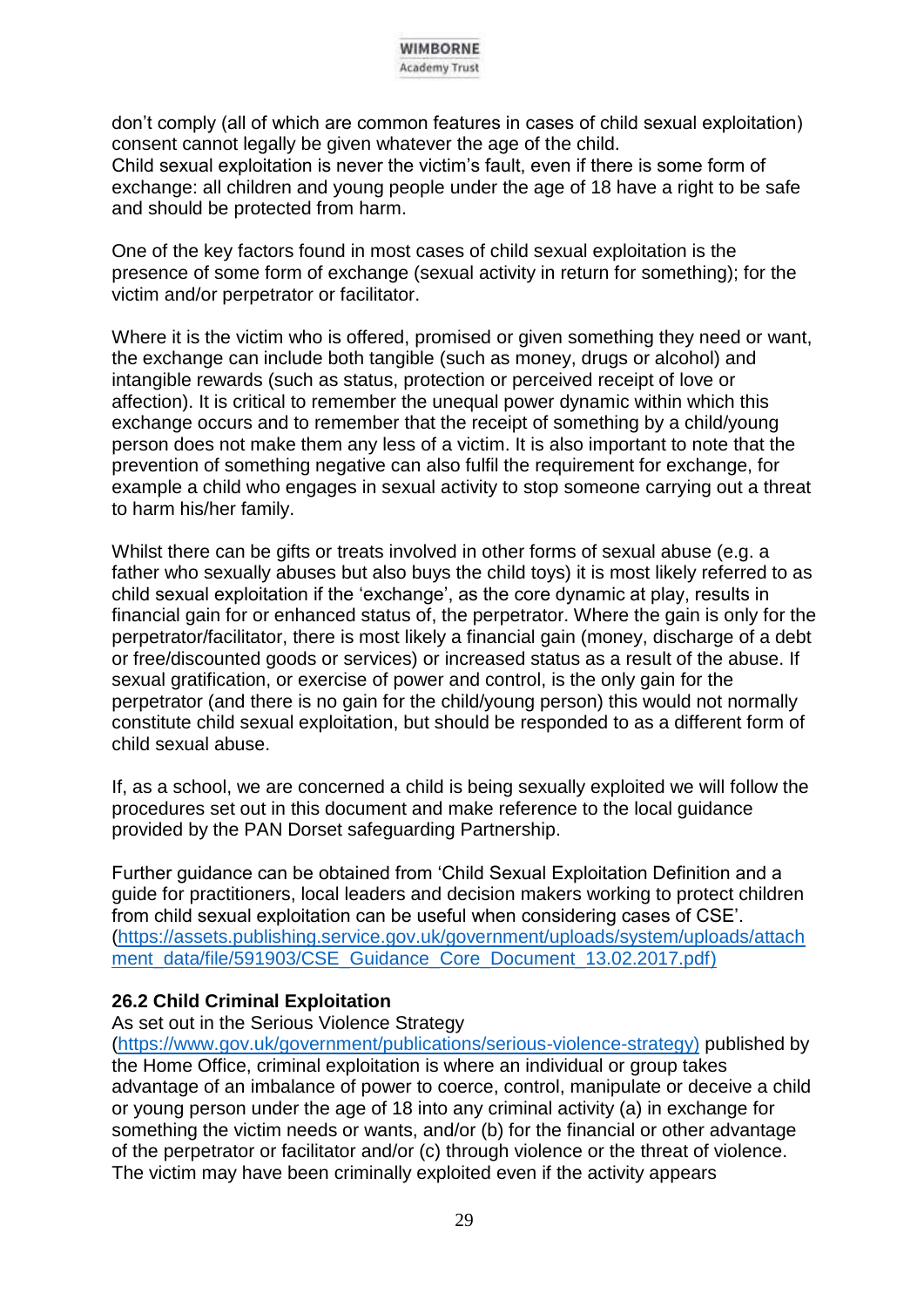consensual. Child criminal exploitation does not always involve physical contact; it can also occur through the use of technology.

## **26.3 County Lines**

As set out in the Serious Violence Strategy, published by the Home Office, County Lines is a term used to describe gangs and organised criminal networks involved in exporting illegal drugs into one or more importing areas within the UK, using dedicated mobile phone lines or other form of 'deal line'. They are likely to exploit children and vulnerable adults to move and store the drugs and money, and they will often use coercion, intimidation, violence (including sexual violence) and weapons.

## **27. Contextual Safeguarding**

Contextual Safeguarding is an approach to understanding, and responding to, young people's experiences of significant harm and risk beyond their families. It recognises that the different relationships that young people form in their neighbourhoods, schools and online can feature violence and abuse. Parents and carers have little influence over these contexts, and young people's experiences of extra-familial abuse can undermine parent-child relationships. Therefore, children's social care practitioners and school staff need to engage with individuals and sectors who do have influence over/within extra-familial contexts, and recognise that assessment of, and intervention with, these spaces are a critical part of safeguarding practices. Contextual Safeguarding, therefore, expands the objectives of child protection systems in recognition that young people are vulnerable to abuse in a range of social contexts. If, as a school, we are concerned a child is being exploited in an extrafamiliar context, as previously outlined, we will follow the procedures set out in this document and consult or refer to children's social care. [\(https://contextualsafeguarding.org.uk/\)](https://contextualsafeguarding.org.uk/)

# **28. Female Genital Mutilation (FGM)**

Female Genital Mutilation (FGM) comprises all procedures involving partial or total removal of the external female genitalia or other injury to the female genital organs. This procedure is typically performed on girls between the ages of 4 and 13 but in some cases, it is performed on new-born infants or on young women before marriage or pregnancy.

If, we as a school, are concerned that a child may be at risk of FGM we will follow the Pan Dorset Safeguarding Partnership guidance following the referrals procedure.

## **28.1 FGM Mandatory Reporting Duty**

Section 5B of the Female Genital Mutilation Act 2003 (as inserted by section 74 of the Serious Crime Act 2015) places a statutory duty upon teachers, along with social workers and healthcare professionals, to report to the police where they discover (either through disclosure by the victim or visual evidence) that FGM appears to have been carried out on a girl under 18. Those failing to report such cases will face disciplinary sanctions. It will be rare for teachers to see visual evidence, and they should not be examining pupils, but the same definition of what is meant by "to discover that an act of FGM appears to have been carried out" is used for all professionals to whom this mandatory reporting duty applies. ([https://pandorsetscb.proceduresonline.com/p\\_referrals.html\)](https://pandorsetscb.proceduresonline.com/p_referrals.html)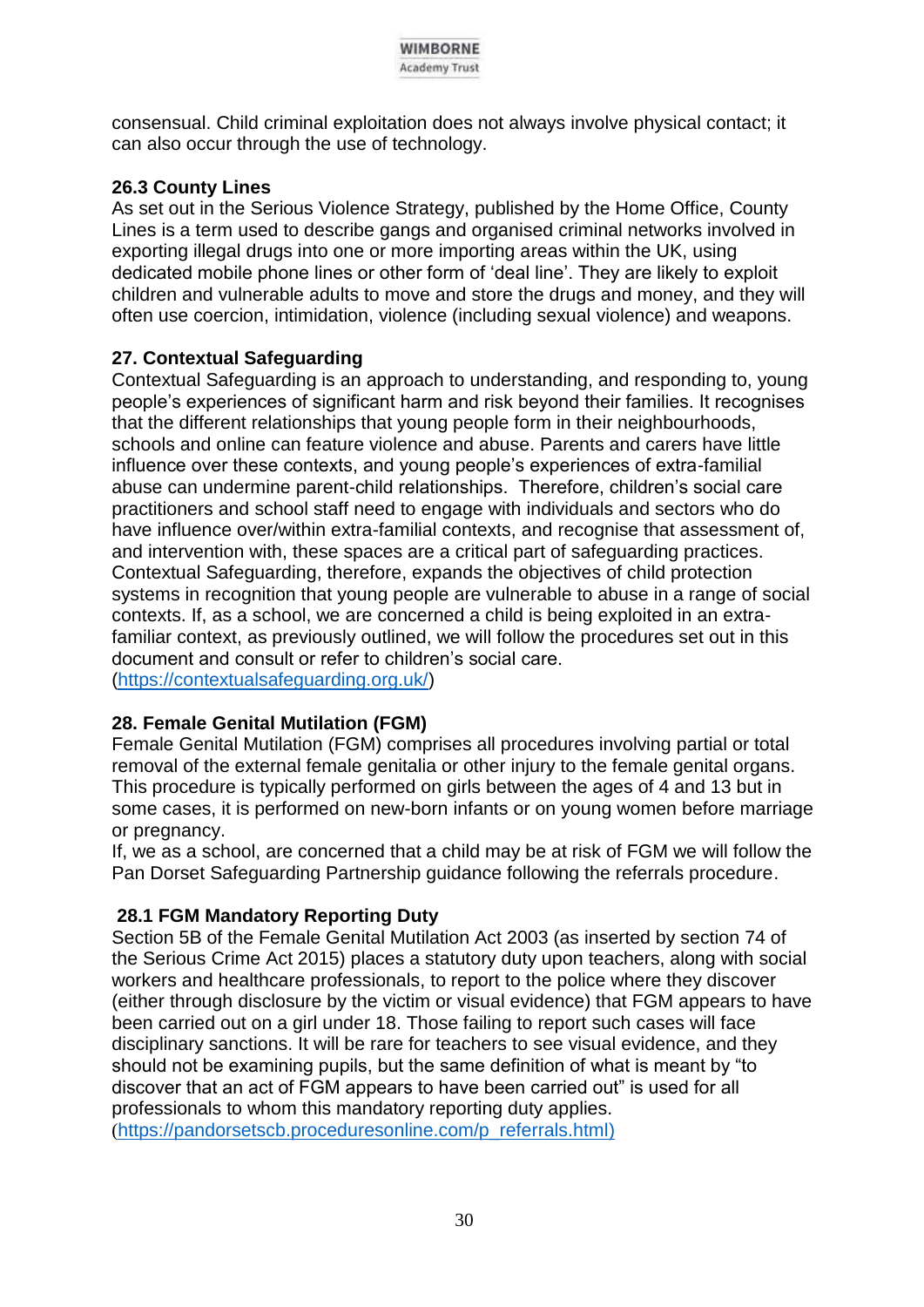

## **28.2 So-called 'honour-based' Abuse**

Honour based abuse is a collection of practices which are used to control behaviour within families or other social groups. To protect perceived cultural religious beliefs and or honour. Such violence can occur when perpetrators perceive that a relative has shamed the family and or the community by breaking the honour code. For young victims this is a form of child abuse and a serious abuse of human rights. It can be distinguished from other forms of violence as it is often committed with some degree of approval and or collusion for family and/or the community members. Women and men, and younger members of the family can all be involved in the abuse.

Any suspicion or disclosure of violence or abuse against a child in the name of honour will be treated seriously and an immediate referral to Children's Social Care will be made with reference to the local Pan Dorset Continuum of Need. [\(https://pandorsetscb.proceduresonline.com/p\\_referrals.html\)](https://pandorsetscb.proceduresonline.com/p_referrals.html)

### **29. Preventing Radicalisation and Extremism**

From 1 July 2015 all schools must have regard to the statutory guidance issued under section 29 of the Counter-Terrorism and Security Act 2015, paragraphs 57- 76 of the guidance are in relation to schools and child care providers, and states that schools should have due regard to the need to prevent people from being drawn into terrorism"

We as a school will fulfil our responsibilities under the Prevent Duty it is essential that staff are able to identify children who may be vulnerable to radicalisation and know what to do when they are identified. Protecting children from the risk of radicalisation should be seen as part of schools' wider safeguarding duties, and is similar in nature to protecting children from other harms (e.g. drugs, gangs, neglect, sexual exploitation), whether these come from within their family or are the product of outside influences.

Add: (Name of school) has a Prevent risk assessment which is updated annually and which specifies the local risks to which all staff should be alert to.

We aim to build pupils' resilience to radicalisation by promoting fundamental British values and enabling them to challenge extremist views. The Prevent duty is not intended to stop pupils debating controversial issues. On the contrary, the school will provide a safe space in which children, young people and staff can understand the risks associated with terrorism and develop the knowledge and skills to be able to challenge extremist arguments. We will be mindful of the risk of children being exposed to extremist materials via the internet.

If, as a school, are concerned we will follow safeguarding procedures and refer to the Pan Dorset Safeguarding Children's Partnership's guidance on Prevent. [\(https://pandorsetscb.proceduresonline.com/p\\_sg\\_ch\\_extremism.html?zoom\\_highligh](https://pandorsetscb.proceduresonline.com/p_sg_ch_extremism.html?zoom_highlight=prevent+duty) [t=prevent+duty\)](https://pandorsetscb.proceduresonline.com/p_sg_ch_extremism.html?zoom_highlight=prevent+duty)

### **29.1 Channel**

Channel is a voluntary, confidential support programme which focuses on providing support at an early stage to people who are identified as being vulnerable to being drawn into terrorism. Prevent referrals may be passed to a multi-agency Channel panel, which will discuss the individual referred to determine whether they are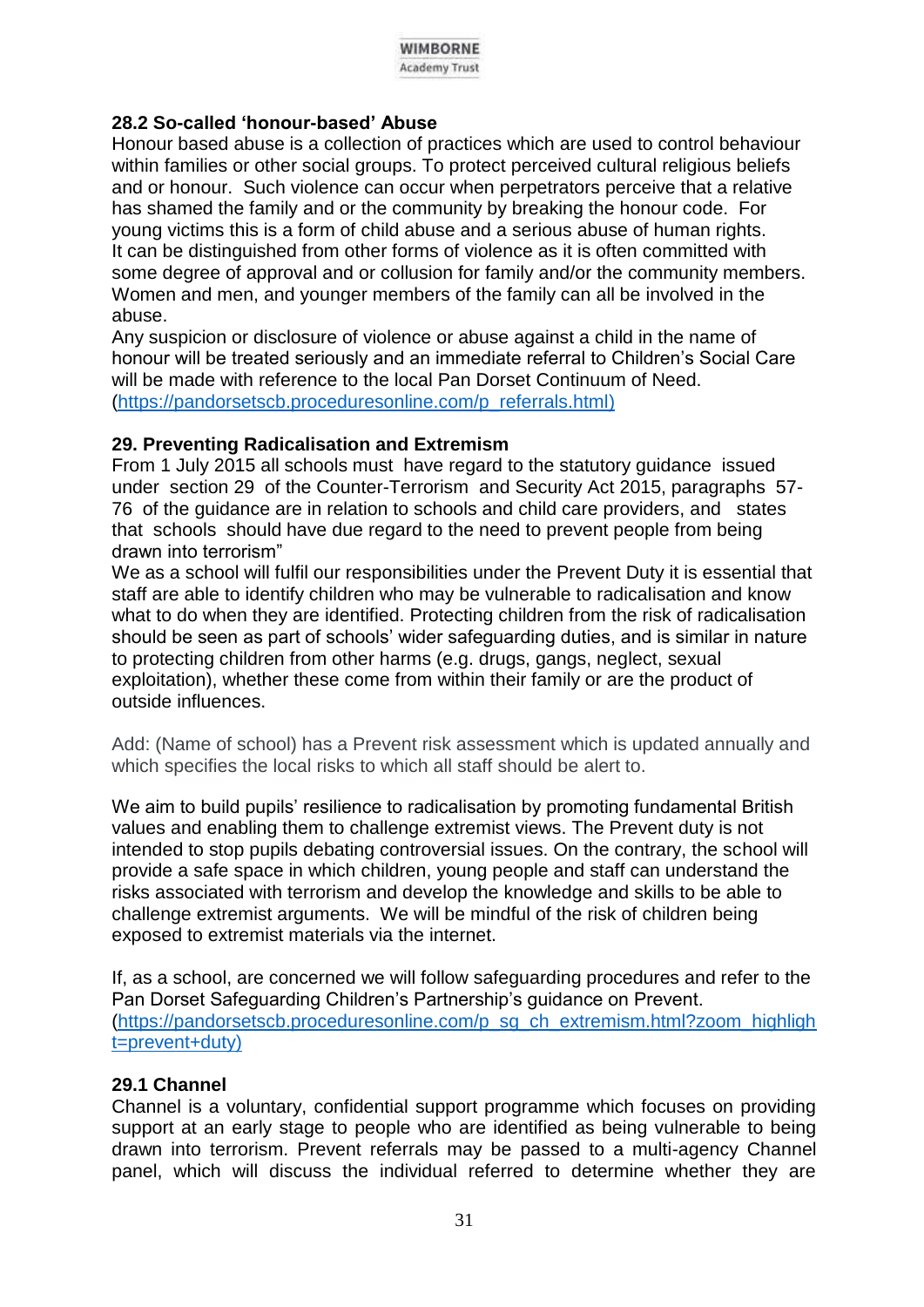vulnerable to being drawn into terrorism and consider the appropriate support required. A representative from the school or college may be asked to attend the Channel panel to help with this assessment. An individual's engagement with the programme is entirely voluntary at all stages.

**WIMBORNE Academy Trust** 

## **30. Children with Family members in Prison.**

There are around 200,000 children in England and Wales who have a parent sent to prison each year. This places the children at risk of poor outcomes, including poverty, stigma and isolation. They may also suffer from poor mental health. NICCO provides information for professionals who work with the offender and their children to assist in mitigating the negative consequences for the children.

### **31.References**

Child sexual exploitation. Definition and guide for practitioners, local leaders and decision makers working to protect children from child sexual exploitation. (2017) Department for Education.

[https://assets.publishing.service.gov.uk/government/uploads/system/uploads/attachm](https://assets.publishing.service.gov.uk/government/uploads/system/uploads/attachment_data/file/591903/CSE_Guidance_Core_Document_13.02.2017.pdf) [ent\\_data/file/591903/CSE\\_Guidance\\_Core\\_Document\\_13.02.2017.pdf](https://assets.publishing.service.gov.uk/government/uploads/system/uploads/attachment_data/file/591903/CSE_Guidance_Core_Document_13.02.2017.pdf) . Accessed August 2020

Contextual Safeguarding Network [\(https://contextualsafeguarding.org.uk/](https://contextualsafeguarding.org.uk/) Accessed August 2020.

Elective home education (EHE) information for parents. Dorset Council [https://www.dorsetcouncil.gov.uk/education-and-training/schools-and](https://www.dorsetcouncil.gov.uk/education-and-training/schools-and-learning/elective-home-education-ehe-information-for-parents.aspx)[learning/elective-home-education-ehe-information-for-parents.aspx](https://www.dorsetcouncil.gov.uk/education-and-training/schools-and-learning/elective-home-education-ehe-information-for-parents.aspx) .

Keeping children Safe in Education, statutory guidance for Schools. September 2021. Department for Education.

National Information Centre on Children of offenders.<https://www.nicco.org.uk/> Accessed August 2020

Pan-Dorset Safeguarding Children Partnership (SCP) Policies and Procedures Manual <https://pandorsetscb.proceduresonline.com/>accessed August.2020

Preventing and Tackling Bullying. Advice for headteachers, staff and Academy Committees. (2017). Department for Education.

[https://assets.publishing.service.gov.uk/government/uploads/system/uploads/attachm](https://assets.publishing.service.gov.uk/government/uploads/system/uploads/attachment_data/file/623895/Preventing_and_tackling_bullying_advice.pdf) [ent\\_data/file/623895/Preventing\\_and\\_tackling\\_bullying\\_advice.pdf](https://assets.publishing.service.gov.uk/government/uploads/system/uploads/attachment_data/file/623895/Preventing_and_tackling_bullying_advice.pdf) . Accessed August 2020

Serious Violence Strategy. (2018). HM Government <https://www.gov.uk/government/publications/serious-violence-strategy>Accessed August 2020

The Prevent Duty. Departmental advice for schools and childcare providers (2015) department for Education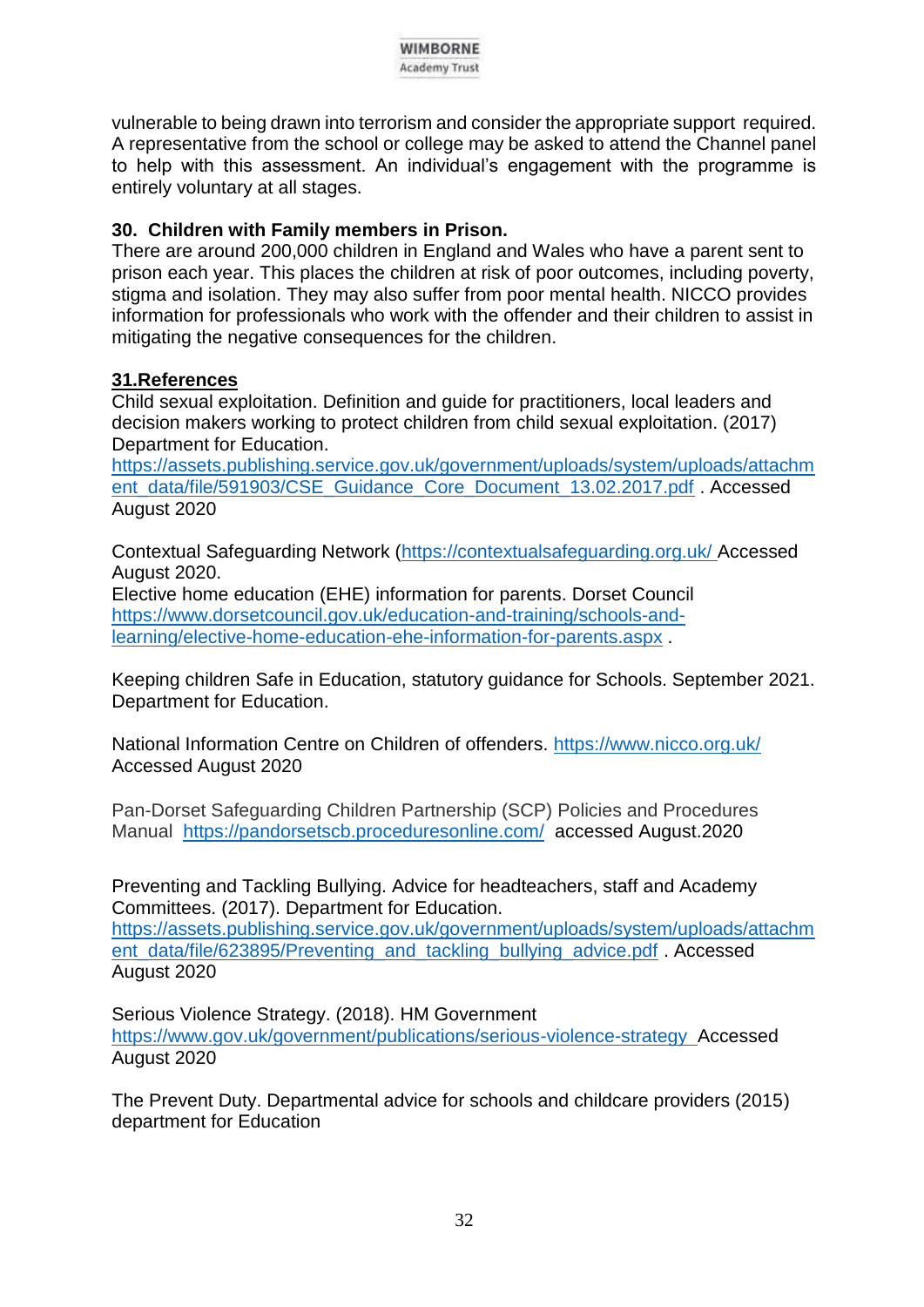

Operation Encompass [https://www.operationencompass.org/school-participation.](https://www.operationencompass.org/school-participation) Accessed March 2021

Sexual Violence and Sexual Harassment in schools and Colleges guidance (2021). Department for Education**[Sexual violence and sexual harassment between](https://www.gov.uk/government/publications/sexual-violence-and-sexual-harassment-between-children-in-schools-and-colleges)  [children in schools and colleges -](https://www.gov.uk/government/publications/sexual-violence-and-sexual-harassment-between-children-in-schools-and-colleges) GOV.UK**